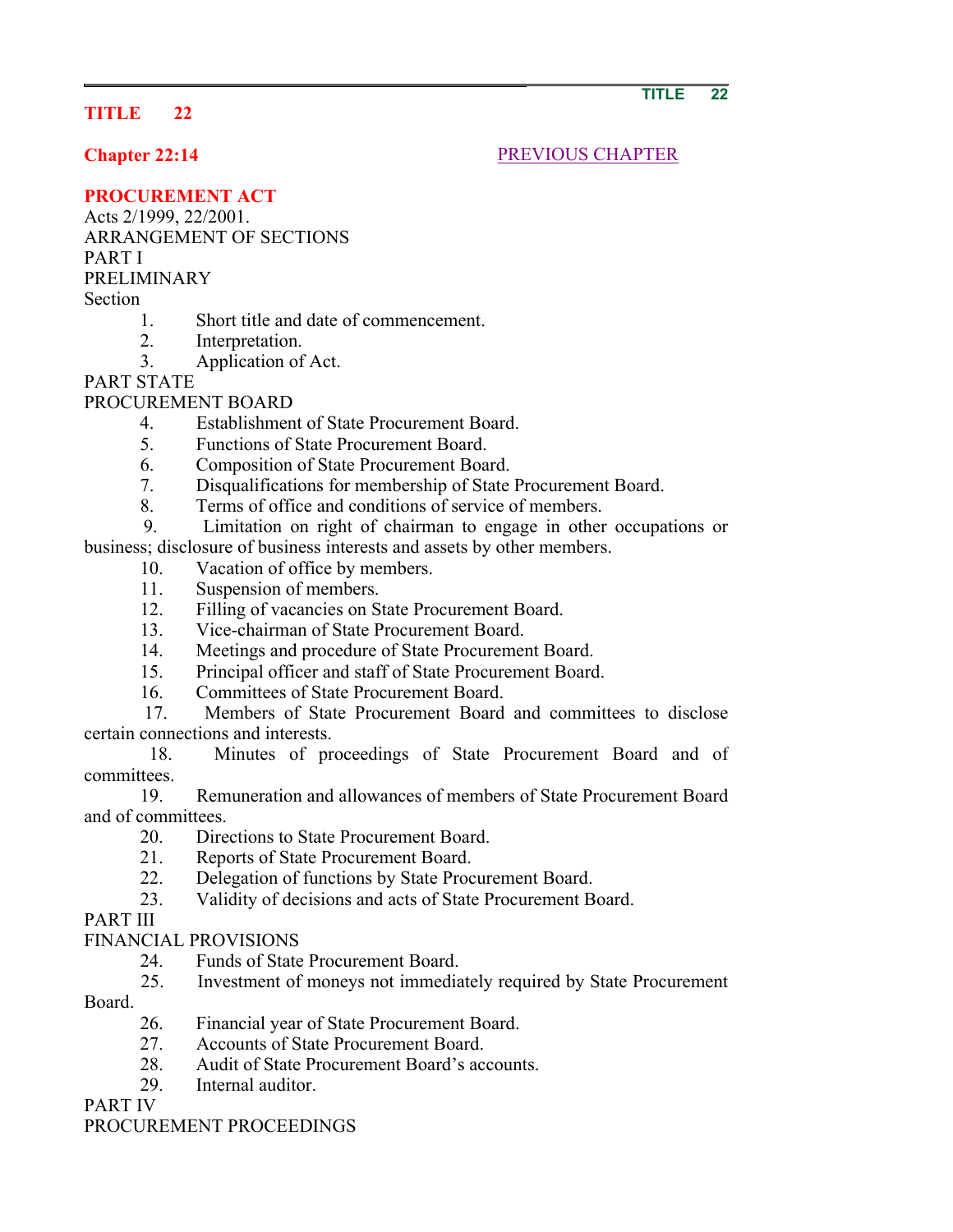- 30. Form of procurement proceedings.
- 31. Tendering proceedings.
- 32. Procedure for procurement of services.
- 33. Procurement regulations.
- 34. Eligibility of suppliers.
- 35. Record of procurement proceedings.
- 36. Public access to regulations, etc.
- 37. Suppliers to permit access to their books and accounts.
- 38. Non-liability of procuring entity where all tenders are rejected.
- 39. Effect of bribery, fraud or collusion by supplier.
- 40. Effect of failure to disclose interest by member of State Procurement Board or committee thereof.

 41. State Procurement Board may declare supplier ineligible to be awarded State contract.

- 42. Directions to procuring entities by State Procurement Board.
- PART V
- APPEALS
	- 43. Appeal to Administrative Court.
	- 44. Suspension of procurement proceedings pending appeal.
- PART V
- GENERAL
	- 45. State Procurement Board may require information.
	- 46. Investigations by State Procurement Board.
	- 47. Procedure on completion of investigation.
	- 48. Offences relating to procurement.
	- 49. Application of Act to BOOT or BOT contracts.
	- 50. Savings.

# ACT

To establish a State Procurement Board and to provide for its functions; to make provision for the procurement of goods, construction work and services by the State, statutory bodies and other persons; and to provide for matters connected with or incidental to the foregoing.

[DATE OF COMMENCEMENT: 1st August, 2001.]

ENACTED by the President and the Parliament of Zimbabwe.

PART I

PRELIMINARY

1 Short title and date of commencement

(1) This Act may be cited as the Procurement Act [Chapter 22:14].

(2) This Act shall come into operation on a date to be fixed by the President by statutory instrument.

- 2 Interpretation
- (1) In this Act—

"building" includes any man-made structure whatsoever or any part thereof, whether above or below the ground;

"chairman", in relation to the State Procurement Board, means the chairman of the Board appointed in terms of subsection (1) of section six;

"conduct" includes any act or omission;

"construction work" means all work associated with the construction, reconstruction, demolition, repair or renovation of any building or infrastructure, and includes—

 (a) site preparation, excavation work, the installation of equipment or materials, decoration and finishing; and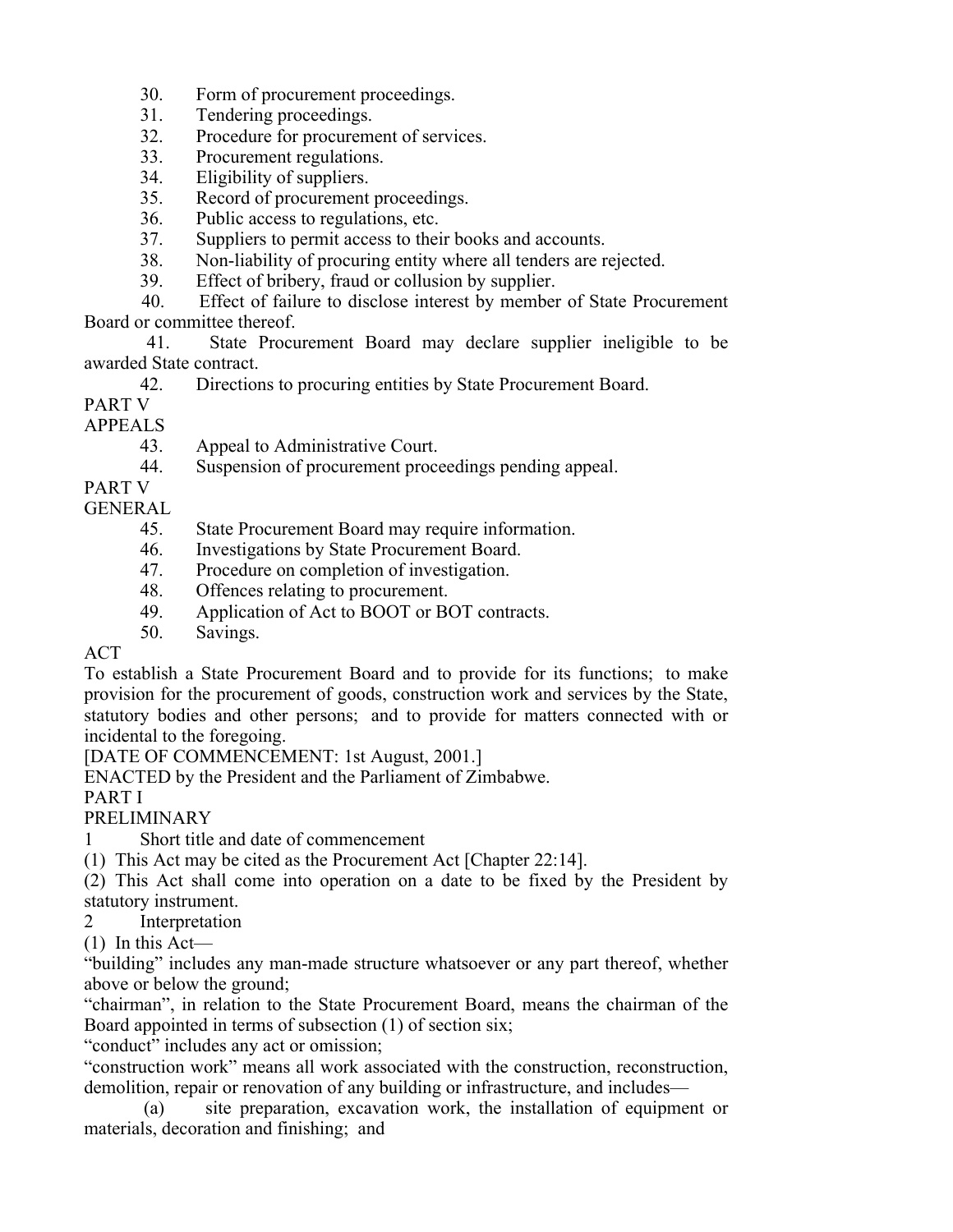(b) incidental services such as drilling, mapping, photography and environmental and seismic investigation, where—

(i) the services are provided pursuant to the procurement contract; and

 (ii) the value of the services does not exceed that of the construction work itself;

"goods" means things of every kind and description, including—

- (a) raw materials, products and equipment; and
- (b) things in solid, liquid or gaseous form; and
- (c) electricity; and
- (d) immovable property; and

 (e) services incidental to the supply of goods, where the value of the services does not exceed that of the goods themselves;

"member" means the chairman or any other member of the State Procurement Board;

"Minister" means the Vice-President or Minister to whom the President may, from time to time, assign the administration of this Act;

"procurement" means the acquisition by any means of goods, construction work or services:

"procurement contract" means a contract between a procuring entity and a supplier which results from procurement proceedings;

"procurement regulations" means regulations made in terms of subsection (1) of section thirty-three;

"procuring entity" means—

 (a) the State Procurement Board, to the extent that it conducts procurement proceedings on behalf of any person referred to in paragraph (b) or (c) of this definition; or

(b) any—

(i) Ministry, department or other division of the Government; or

(ii) statutory body;

that engages in procurement; or

 (c) any local authority or other person declared in terms of subsection (2) to be a procuring entity;

"services" means any object of procurement other than goods or construction work;

"State Procurement Board" means the State Procurement Board established by section four;

"statutory body" means a body corporate established directly by or under any enactment for special purposes specified in that enactment, the membership of which consists wholly or mainly of persons appointed by the President, a Vice-President, a Minister, any other statutory body or by a Commission established by the Constitution;

"supplier" means an actual or potential party to a procurement contract with a procuring entity;

"vice-chairman", in relation to the State Procurement Board, means the person designated as vice-chairman in terms of subsection (1) of section thirteen.

(2) The Minister may, by statutory instrument, declare any local authority or other person to be a procuring entity for the purposes of this Act:

Provided that the Minister shall not make any such declaration in relation to—

 (a) a local authority, except with the consent of the Minister responsible for local government; or

 (b) a person, other than a body corporate wholly owned or controlled by the State, without that person's consent.

3 Application of Act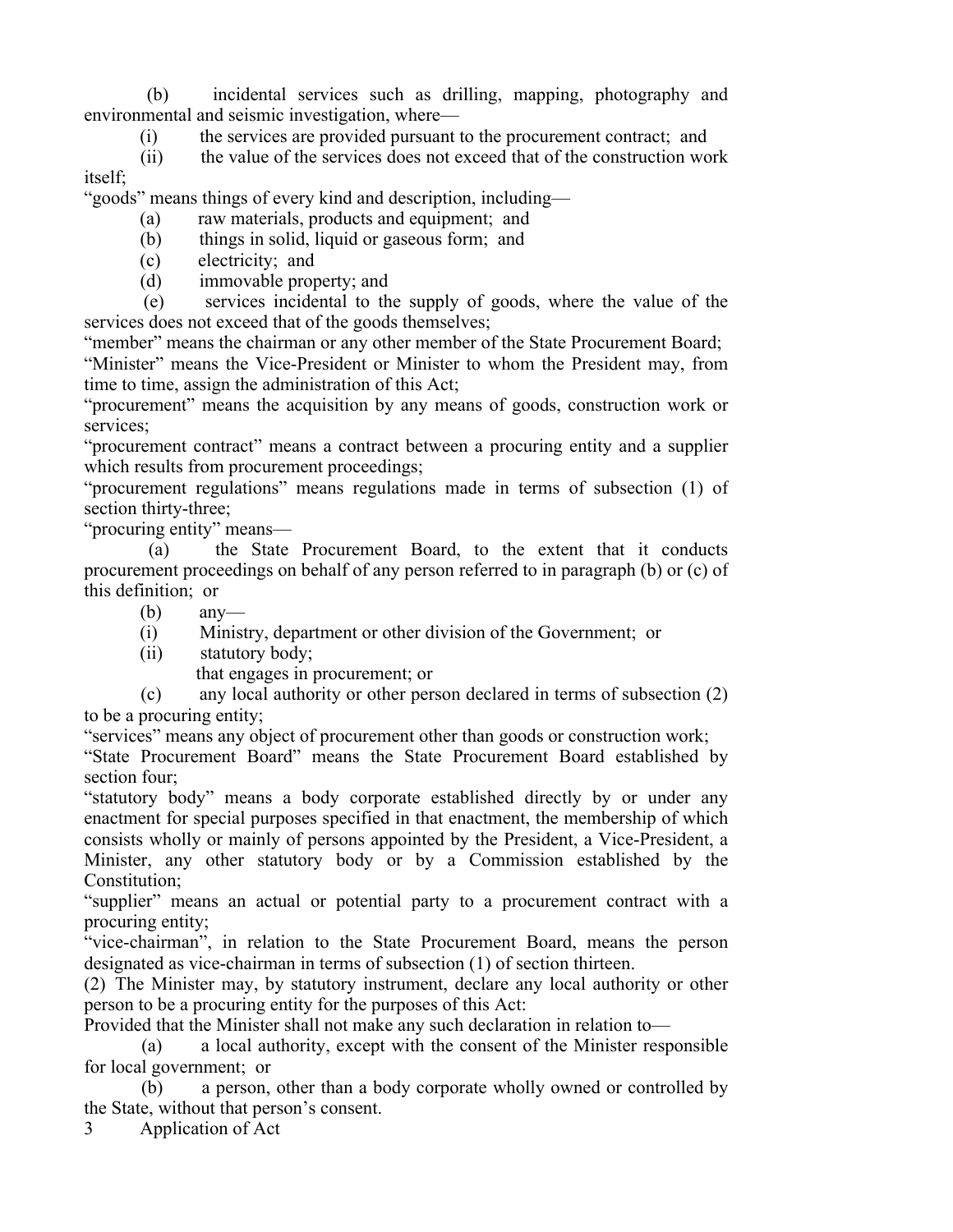(1) This Act shall apply to procurement by all procuring entities except—

(a) such classes of procurement; or

(b) such procuring entities or classes of procuring entities;

as may be specified by the President by statutory instrument.

(2) Nothing in subsection (1) shall be construed as preventing a person who engages in procurement to which this Act does not apply from requiring suppliers to conform with all or any of the provisions of this Act in the course of the procurement proceedings.

#### PART II

#### STATE PROCUREMENT BOARD

4 Establishment of State Procurement Board

There is hereby established a board to be known as the State Procurement Board, which shall be a body corporate capable of suing and being sued in its own name and, subject to this Act, of doing all things that bodies corporate may do by law.

5 Functions of State Procurement Board

(1) Subject to this Act, the functions of the State Procurement Board shall be—

 (a) to conduct procurement on behalf of procuring entities, where the procurement is of a class prescribed in procurement regulations; and

 (b) to supervise procurement proceedings conducted by procuring entities, in order to ensure proper compliance with this Act; and

 (c) to initiate investigations in terms of section forty-six and take action pursuant thereon in terms of section forty-seven; and

 (d) to perform any other function that is conferred or imposed on the State Procurement Board by or in terms of this Act or any other law.

(2) Except as otherwise provided in this Act, the State Procurement Board shall not be subject to the direction or control of any person or authority in the exercise of its functions under this Act.

6 Composition of State Procurement Board

(1) The State Procurement Board shall consist of a chairman and not fewer than seven nor more than ten other members appointed, subject to this section and section seven, by the President.

(2) Members shall be chosen for their ability and experience in administration or their professional qualifications or their suitability otherwise for appointment:

Provided that at least one of the members shall be a person who has held a post or posts of a senior grade in the Public Service for periods which in the aggregate amount to at least three years, and at least three members shall be appointed from a list submitted by recognised chambers of business, industry, commerce and other professional bodies.

(3) Members shall be appointed after consultation with the Public Service Commission.

(4) The Minister shall ensure that the appointment of every member is notified in the Gazette.

7 Disqualifications for membership of State Procurement Board

(1) A person shall not be appointed as a member, and no person shall be qualified to hold office as a member, if—

 (a) he is not a citizen of Zimbabwe or ordinarily resident in Zimbabwe; or

 (b) he has been adjudged or otherwise declared insolvent or bankrupt in terms of a law in force in any country, and has not been rehabilitated or discharged; or

(c) he has made an assignment to or arrangement or composition with his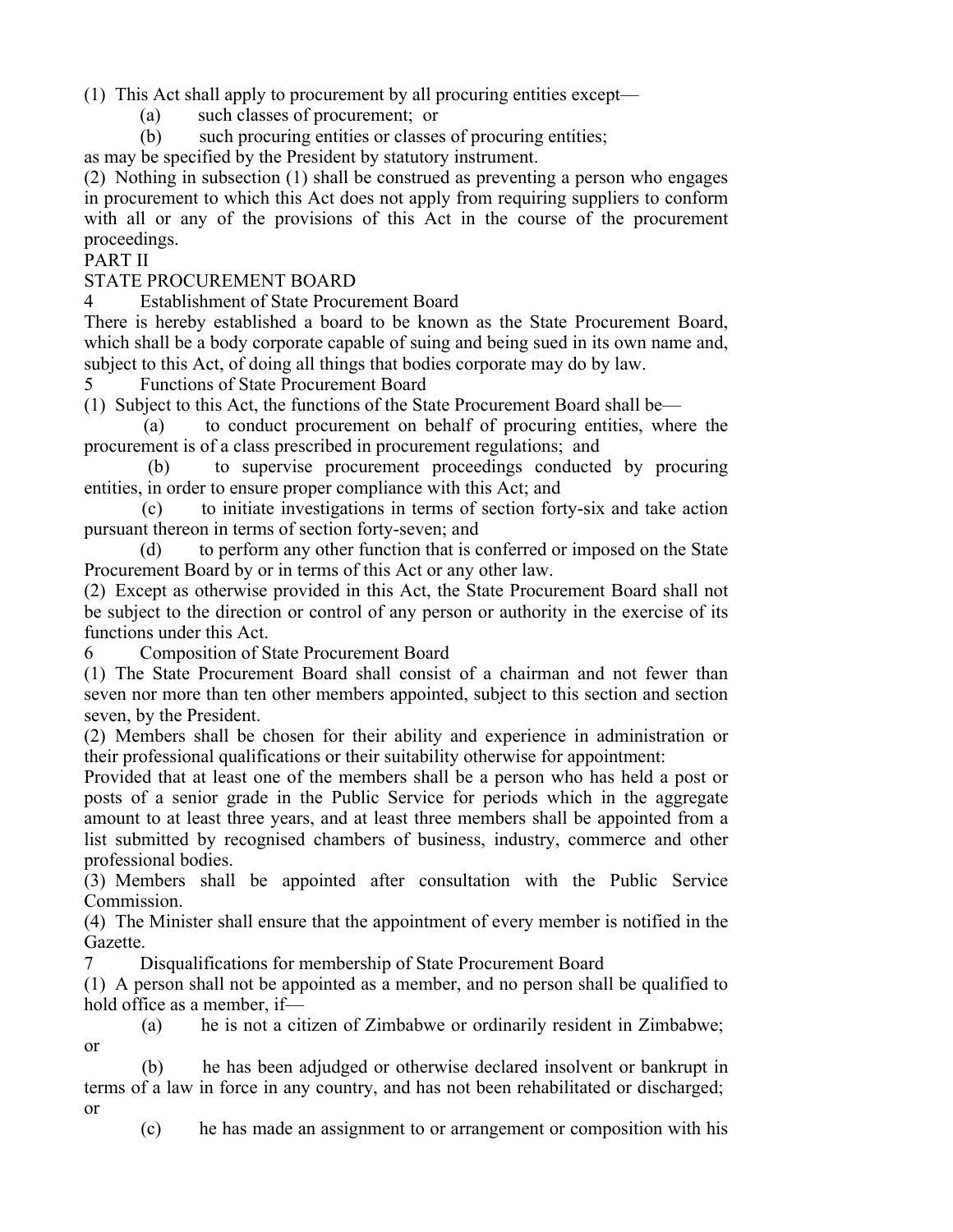creditors in terms of a law in force in any country, and the assignment, arrangement or composition has not been rescinded or set aside; or

(d) he has been sentenced—

(i) in Zimbabwe, in respect of an offence; or

 (ii) outside Zimbabwe, in respect of conduct which, if committed in Zimbabwe, would have constituted an offence;

 to a term of imprisonment of not less than six months imposed without the option of a fine, whether or not any portion has been suspended, and has not received a free pardon; or

(e) he has been convicted—

 (i) in Zimbabwe, of an offence under this Act or of an offence involving dishonesty; or

 (ii) outside Zimbabwe, in respect of any conduct which, if committed in Zimbabwe, would have constituted an offence involving dishonesty;

and sentenced to a fine of any amount or to a term of imprisonment of any duration, whether or not any part of the sentence has been suspended, and has not received a free pardon.

(2) A person who is—

(a) a member of Parliament; or

(b) a member of two or more other statutory bodies;

shall not be appointed as a member of the State Procurement Board nor shall he be qualified to hold office as a member.

(3) For the purposes of paragraph (b) of subsection (2), a person who is appointed to a council, board or other authority which is a statutory body or which is responsible for the administration of the affairs of a statutory body shall be regarded as a member of that statutory body.

(4) Any person who, knowing that he is disqualified in terms of this section to hold office as a member  $\frac{3}{4}$ 

(a) attends any meeting of the State Procurement Board as a member; or

(b) performs any other act as a member;

shall be guilty of an offence and liable to a fine not exceeding level four or to imprisonment for a period not exceeding three months or to both such fine and such imprisonment.

[amended by Act 22 of 2001 with effect from the 10th September, 2002.]

8 Terms of office and conditions of service of members

(1) A member shall hold office for such period, not exceeding three years, as the President may fix at the time of his appointment.

(2) On the expiry of the period for which a member has been appointed he shall continue to hold office until he has been re-appointed or his successor has been appointed:

Provided that a member shall not continue to hold office in terms of this subsection for more than six months.

(3) A person who ceases to be a member shall be eligible for re-appointment.

(4) Members shall hold office on such conditions as the President may fix.

Limitation on right of chairman to engage in other occupations or business; disclosure of business interests and assets by other members

(1) During his term of office, the chairman shall not engage in any other occupation, service or employment for remuneration, unless the President has consented to his engaging in it:

Provided that the chairman shall be entitled to engage in an occupation, service or employment for which he is entitled only to payment by way of travelling and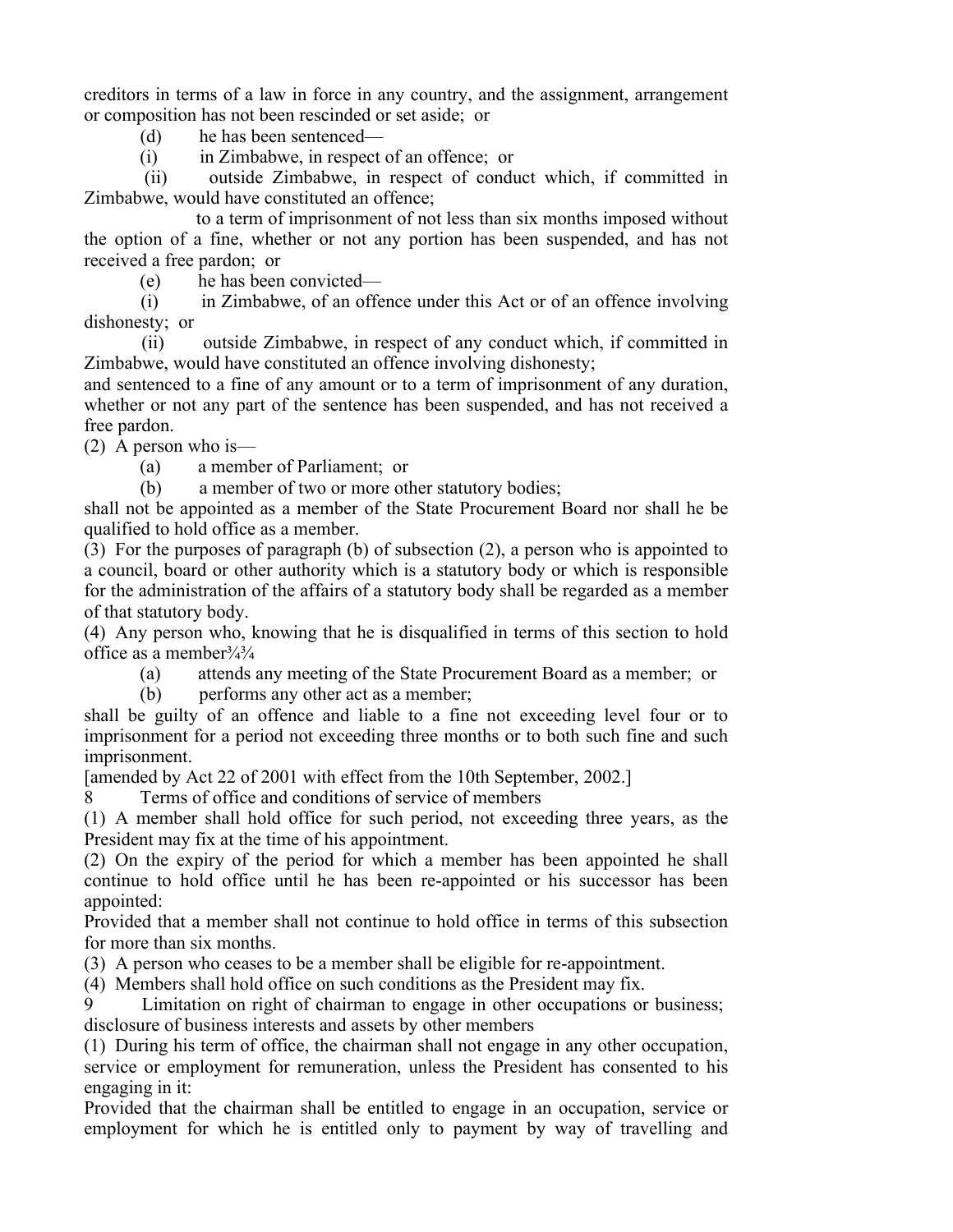subsistence allowances and out-of-pocket expenses.

(2) Before any member, including the chairman, performs any function as a member, he shall disclose in writing to the President the full extent of—

 (a) every occupation, service or employment which he or his spouse engages in for remuneration; and

 (b) all assets held by him or his spouse, in excess of such value as the President may specify.

(3) As soon as possible after he or his spouse—

 (a) commences any occupation, service or employment for remuneration; or

 (b) acquires any asset in excess of such value as the President may have specified in terms of paragraph (b) of subsection (2);

a member shall disclose that fact in writing to the President.

10 Vacation of office by members

(1) A member shall vacate his office and his office shall become vacant—

 (a) one month after the date he gives notice in writing to the President, through the Minister, of his intention to resign his office or after the expiry of such other period of notice as he and the Minister may agree; or

 (b) on the date he begins to serve a sentence of imprisonment, whether or not any portion has been suspended, imposed without the option of a fine—

(i) in Zimbabwe, in respect of an offence; or

 (ii) outside Zimbabwe, in respect of conduct which, if committed in Zimbabwe, would have constituted an offence;

or

 (c) if he becomes disqualified in terms of section seven to hold office as a member; or

(d) if he is required in terms of subsection  $(2)$  or  $(3)$  to vacate his office as a member.

(2) The President may require a member to vacate his office if—

 (a) the member has been guilty of conduct which renders him unsuitable to continue to hold office as a member; or

 (b) the member has failed to comply with any condition of his office fixed in terms of section eight; or

 (c) the member is mentally or physically incapable of efficiently performing his duties as a member; or

(d) the member contravenes section nine or seventeen; or

 (e) the member or his spouse engages in any occupation, service or employment, or holds any asset, which in the President's opinion is inconsistent with his duties as a member.

(3) The President, on the recommendation of the State Procurement Board, may require a member to vacate his office if the President is satisfied that the member has been absent without the consent of the chairman of the Board from three consecutive meetings of the Board, of which he has been given at least seven days' notice, and that there was no just cause for the member's absence.

11 Suspension of members

(1) The President may suspend from office a member against whom criminal proceedings are instituted for an offence involving dishonesty and, whilst that member is so suspended, he shall not carry out any duties or be entitled to any remuneration or allowances as a member.

(2) The President may suspend a member from office if the President has reasonable grounds to believe that the member's office has become vacant in terms of subsection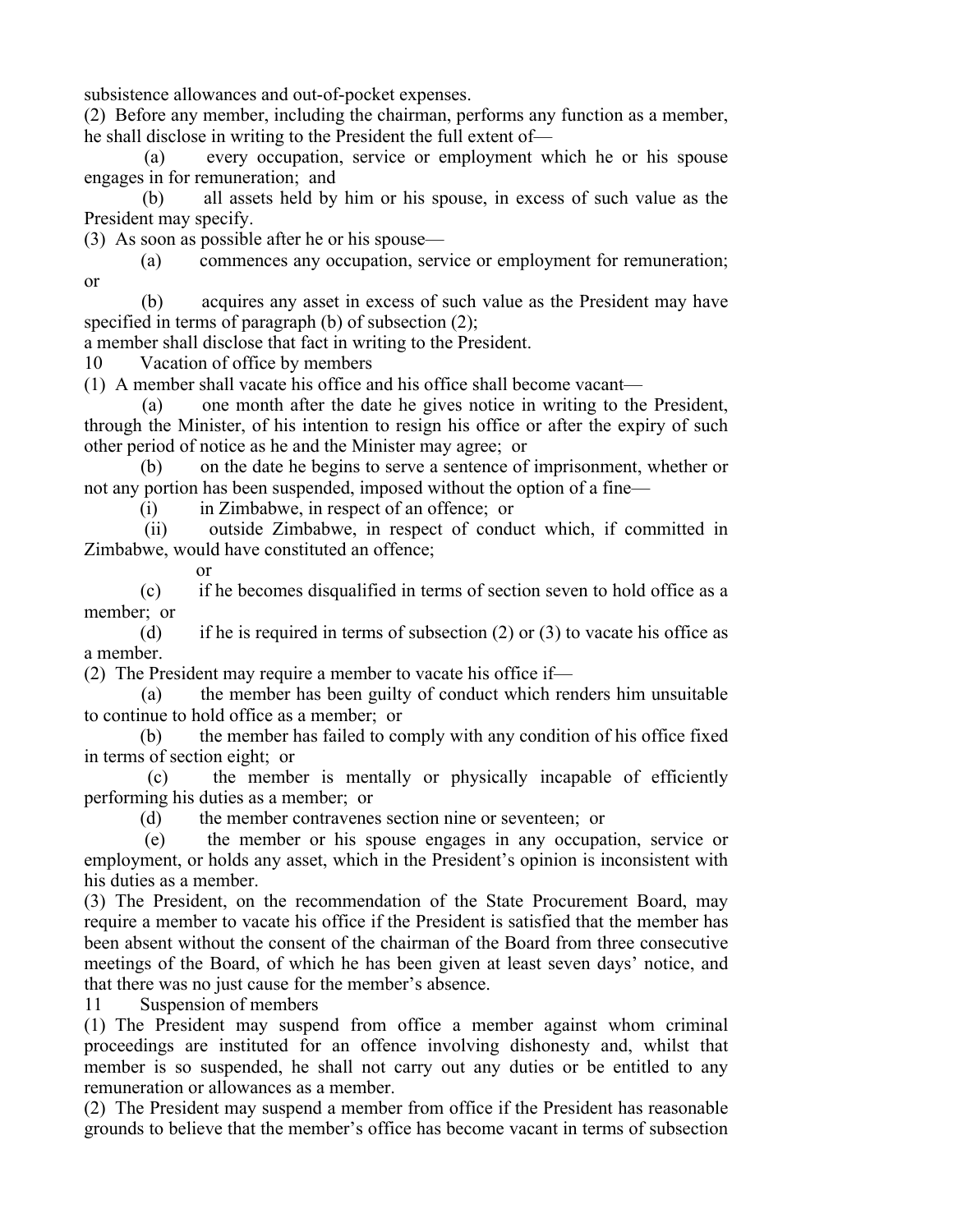(1) of section ten but the member has not relinquished his office.

12 Filling of vacancies on State Procurement Board

On the death of, or the vacation of office by, a member, the President may appoint a person to fill the vacancy:

Provided that, if the number of members is fewer than the minimum number of members specified in section six, the President shall appoint a person to fill the vacancy within three months after being notified of the vacancy.

13 Vice-chairman of State Procurement Board

(1) The President shall designate one of the members, other than the chairman, to be the vice-chairman of the State Procurement Board.

(2) The vice-chairman may at any time, by written notice to the President, resign his office as vice-chairman.

(3) Within three months after being notified of a vacancy in the office of vicechairman, the President shall designate a member to fill the vacancy.

(4) The vice-chairman shall perform the functions of the chairman whenever the chairman is unable to perform them.

14 Meetings and procedure of State Procurement Board

(1) Subject to this Act, the State Procurement Board shall meet for the dispatch of business and adjourn, close and otherwise regulate its meetings and procedures as it thinks fit.

(2) The chairman may himself at any time and shall, at the request in writing of not fewer than two members, convene a special meeting of the State Procurement Board, which meeting shall be convened for a date not sooner than seven days or later than thirty days after receipt of such request.

(3) The chairman or, in his absence, the vice-chairman shall preside at meetings of the State Procurement Board.

(4) A majority of members shall form a quorum at any meeting of the State Procurement Board.

(5) All acts, matters or things authorized or required to be done by the State Procurement Board may be decided by a majority vote at a meeting of the Board at which a quorum is present.

(6) Subject to section seventeen, at all meetings of the State Procurement Board each member present shall have one vote on each question before the Board: Provided that—

 (i) in the event of an equality of votes, the chairman or person presiding shall have a casting vote in addition to his deliberative vote;

 (ii) no member shall take part in the consideration or discussion of, or vote on, any question before the Board which relates to his vacation of office as a member.

(7) Any proposal circulated among all members of the State Procurement Board and agreed to by a majority of them shall have the same effect as a resolution passed at a duly constituted meeting of the Board and shall be incorporated in the minutes of the next succeeding meeting of the Board:

Provided that, if a member requires that any such proposal be placed before the State Procurement Board, this subsection shall not apply to the proposal.

(8) With the approval of the Minister, the State Procurement Board may co-opt any person to the Board, but a co-opted person shall have no vote in any decision by the Board.

15 Principal officer and staff of State Procurement Board

(1) The State Procurement Board may employ, on such terms and conditions as it may fix with the approval of the Minister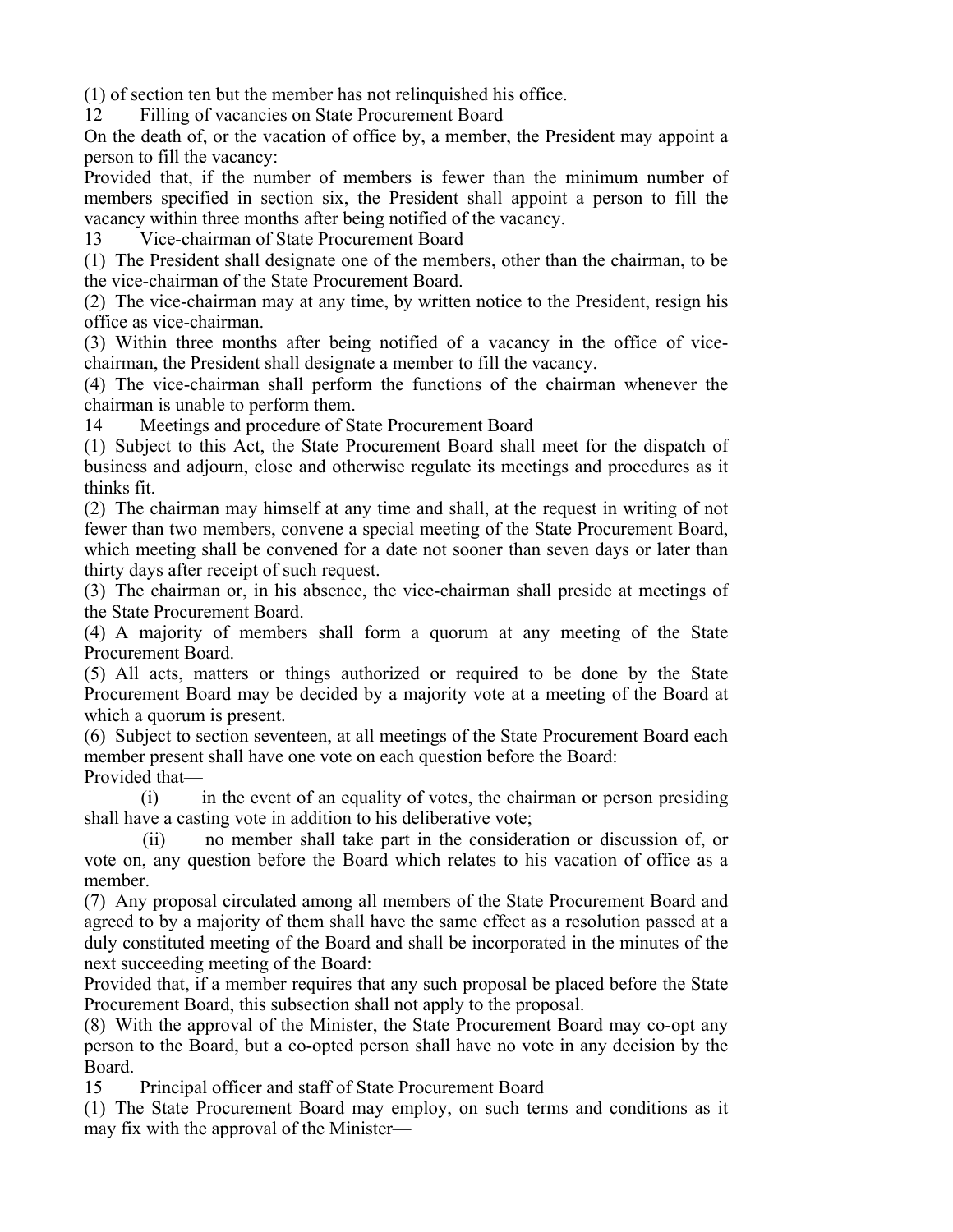(a) a principal officer; and

 (b) such other members of staff as may be necessary for the proper exercise of the Board's functions.

(2) Subject to any directions given to him by the State Procurement Board, the principal officer of the Board shall be responsible for controlling and supervising the Board's staff.

(3) The State Procurement Board may engage persons otherwise than as employees, to perform services of a specialised, technical or professional nature for the Board.

(4) Any remuneration, allowances, pensions and other benefits to which the persons referred to in subsection (1) or (2) are entitled shall be chargeable to the funds of the State Procurement Board.

(5) Notwithstanding subsection (1), if the State Procurement Board so requests and the Public Service Commission so permits, the Minister may assign members of the Public Service employed in his Ministry to perform all or any of the functions of the principal officer and members of staff referred to in that subsection.

16 Committees of State Procurement Board

(1) For the better exercise of its functions, the State Procurement Board may establish one or more committees in which, with the consent of the Minister, it may vest such of its functions as it thinks fit:

Provided that the vesting of a function in a committee shall not prevent the State Procurement Board from itself exercising that function, and the Board may amend or rescind any decision of the committee in the exercise of that function.

(2) On the establishment of a committee the State Procurement Board may appoint to the committee persons who are not members of the Board.

(3) The chairman of the State Procurement Board or of a committee may at any reasonable time and place convene a meeting of that committee.

(4) The procedure of each committee shall be as fixed from time to time by the State Procurement Board.

(5) Subject to this section, subsections (2) to (7) of section fourteen shall apply, mutatis mutandis, to committees and their members as they apply to the Board and its members.

17 Members of State Procurement Board and committees to disclose certain connections and interests

(1) In this section—

"relative", in relation to a member of the State Procurement Board or a committee of the Board, means the member's spouse, child, parent, brother or sister.

(2) If a member of the State Procurement Board or of a committee of the Board, or a relative of such a member—

 (a) is a supplier who is participating or has participated in any procurement proceedings that are being considered by the State Procurement Board or by any committee of the Board, whether on appeal or otherwise; or

 (b) knowingly acquires or holds a direct or indirect pecuniary interest in a supplier that is participating or has participated in any procurement proceedings referred to in paragraph (a); or

 (c) owns any property or has a right in property or a direct or indirect pecuniary interest in a company or association of persons which results in the member's private interests coming or appearing to come into conflict with his functions as a member;

the member shall forthwith disclose the fact to the State Procurement Board or the committee, as the case may be.

(3) A member referred to in subsection (2) shall take no part in the consideration or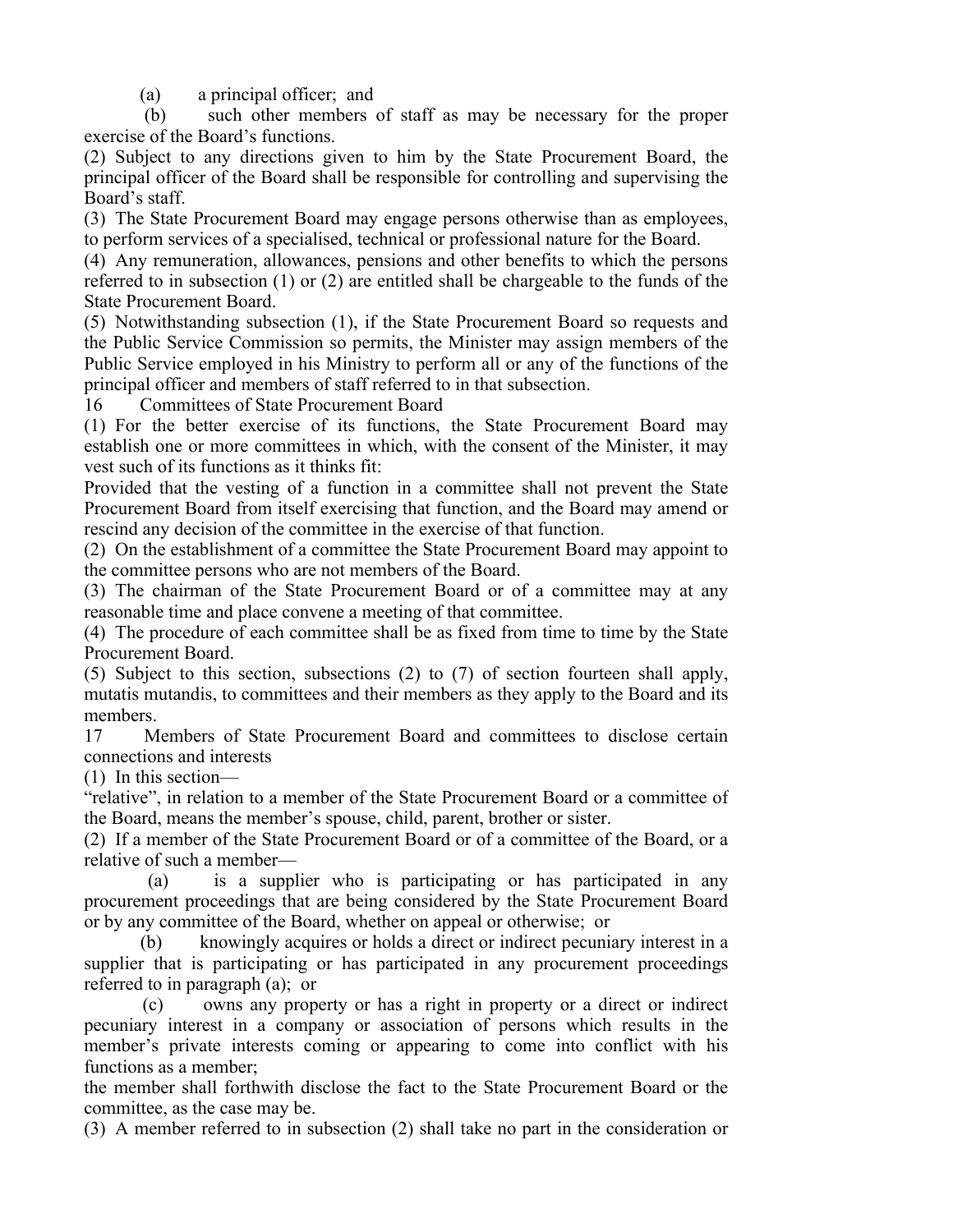discussion of, or vote on, any question before the State Procurement Board or the committee, as the case may be, which relates to any procurement proceedings, property, right or interest referred to in that subsection.

(4) Any person who contravenes subsection (2) or (3) shall be guilty of an offence and liable to a fine not exceeding level four or to imprisonment for a period not exceeding three months or to both such fine and such imprisonment.

[amended by Act 22 of 2001 with effect from the 10th September, 2002.]

18 Minutes of proceedings of State Procurement Board and of committees

(1) The State Procurement Board shall cause minutes of all proceedings of and decisions taken at any meeting of the Board or of a committee of the Board to be entered in books kept for the purpose.

(2) The State Procurement Board shall without delay send the Comptroller and Auditor-General a copy of all minutes referred to in subsection (1).

(3) Any minutes referred to in subsection (1) which purport to be signed, with the authority of the State Procurement Board or the committee concerned, as the case may be, by the chairman of the meeting to which the minutes relate or by the chairman of the next following meeting, shall be accepted for all purposes as prima facie proof of the proceedings of and decisions taken at that meeting.

19 Remuneration and allowances of members of State Procurement Board and of committees

(1) Members of the State Procurement Board and of committees of the Board shall be paid from the Board's funds—

 (a) such remuneration, if any, as the President may fix for members of the Board or members of committees, as the case may be, generally; and

 (b) such allowances, if any, as the President may fix to meet any reasonable expenses incurred by the member in connection with the business of the State Procurement Board or the committee, as the case may be.

(2) The remuneration payable to a member of the State Procurement Board shall not be reduced during his tenure of office.

20 Directions to State Procurement Board

(1) The President may give general written directions of policy to the State Procurement Board and the Board shall take all necessary steps to comply with them.

(2) If the State Procurement Board has failed to carry out any duty imposed upon it by or under this Act or any other law, the Minister may, in writing, direct the Board to take such action as he considers necessary to rectify the matter within such time as he may specify:

Provided that before doing so, the Minister shall give the Board an opportunity to make any representations it may wish to make in the matter.

(3) If the State Procurement Board fails to take action in accordance with a direction in terms of subsection (2) within the time specified by the Minister, the Minister may take appropriate action on behalf of the Board to rectify the matter.

(4) The State Procurement Board shall report to Parliament the nature and substance of every direction given to it, together with any comments the Board may wish to make thereon, either by means of a special report submitted in terms of section twenty-one or in its annual report submitted in terms of that section.

(5) The President or the Minister, as the case may be, shall ensure that the substance of any direction given to the State Procurement Board in terms of subsection (1) or (2) is published in the Gazette within thirty days after the direction was given.

21 Reports of State Procurement Board

(1) The State Procurement Board—

(a) shall, as soon as possible after the 31st December in each year, submit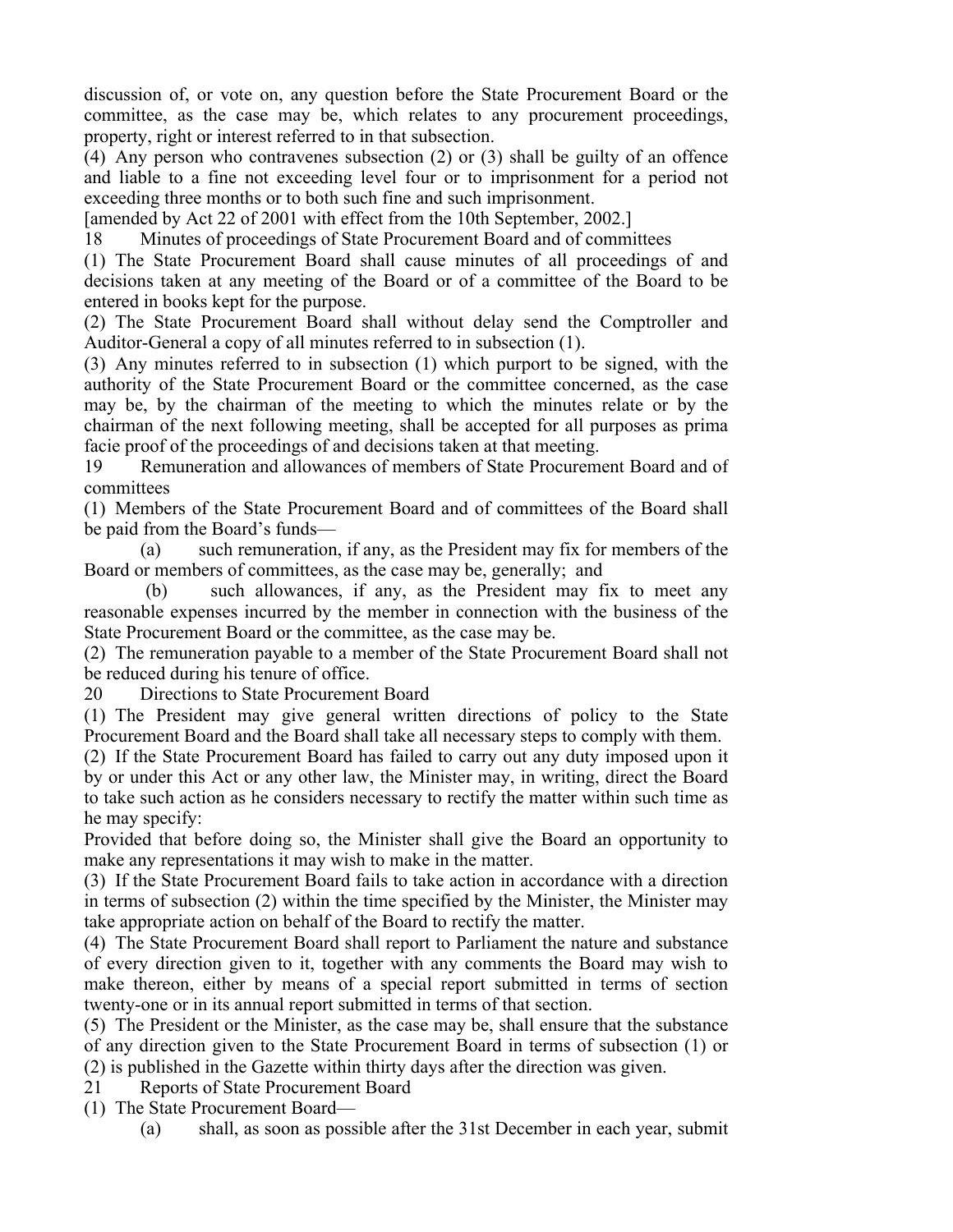to the Minister an annual report upon matters the Board has dealt with during the previous year; and

 (b) shall submit to the Minister a special report where the procurement cost exceeds one per centum of the current year's national budget;

 (c) may at any time submit to the Minister a special report on any matter upon which the Board considers it desirable to report;

 (d) shall submit to the Minister a monthly report specifying the instances in which tenders have been invited and those in which a procurement contract has been concluded.

(2) The Minister shall lay before Parliament on one of the fourteen days on which Parliament next sits after the report is received by him—

 (a) the annual report submitted to him in terms of paragraph (a) of subsection  $(1)$ ; and

 (b) any special report submitted to him in terms of paragraph (b) or (c) of subsection (1) which the State Procurement Board has requested be laid before Parliament.

22 Delegation of functions by State Procurement Board

(1) Without derogation from any other law, with the consent of the Minister the State Procurement Board may delegate any of its functions to—

(a) any of its members; or

(b) any member of its staff referred to in section fifteen.

(2) A delegation in terms of subsection (1)—

 (a) may be absolute or conditional and may be withdrawn or amended at any time; and

 (b) shall not prevent the State Procurement Board from itself exercising the function concerned or from amending or rescinding any decision of the delegate in the exercise of that function.

23 Validity of decisions and acts of State Procurement Board

No decision made or act done by or under the authority of the State Procurement Board shall be invalid solely because there were one or more vacancies on the Board when the decision was taken or the act was done or authorized, as the case may be. PART III

FINANCIAL PROVISIONS

24 Funds of State Procurement Board

The funds of the State Procurement Board shall consist of—

 (a) moneys payable to the Board from moneys appropriated for the purpose by Act of Parliament; and

 (b) any other moneys that may vest in or accrue to Board, whether in terms of this Act or otherwise.

25 Investment of moneys not immediately required by State Procurement Board Moneys not immediately required by the State Procurement Board may be invested in such manner as the Minister, acting on the advice of the Minister responsible for finance, may approve.

26 Financial year of State Procurement Board

The financial year of the State Procurement Board shall be the period of twelve months ending on the 31st December in each year.

27 Accounts of State Procurement Board

(1) The State Procurement Board shall ensure that proper accounts and other records relating to such accounts are kept in respect of all its activities, funds and property, including such particular accounts and records as the Minister may direct.

(2) As soon as possible after the end of each financial year, the State Procurement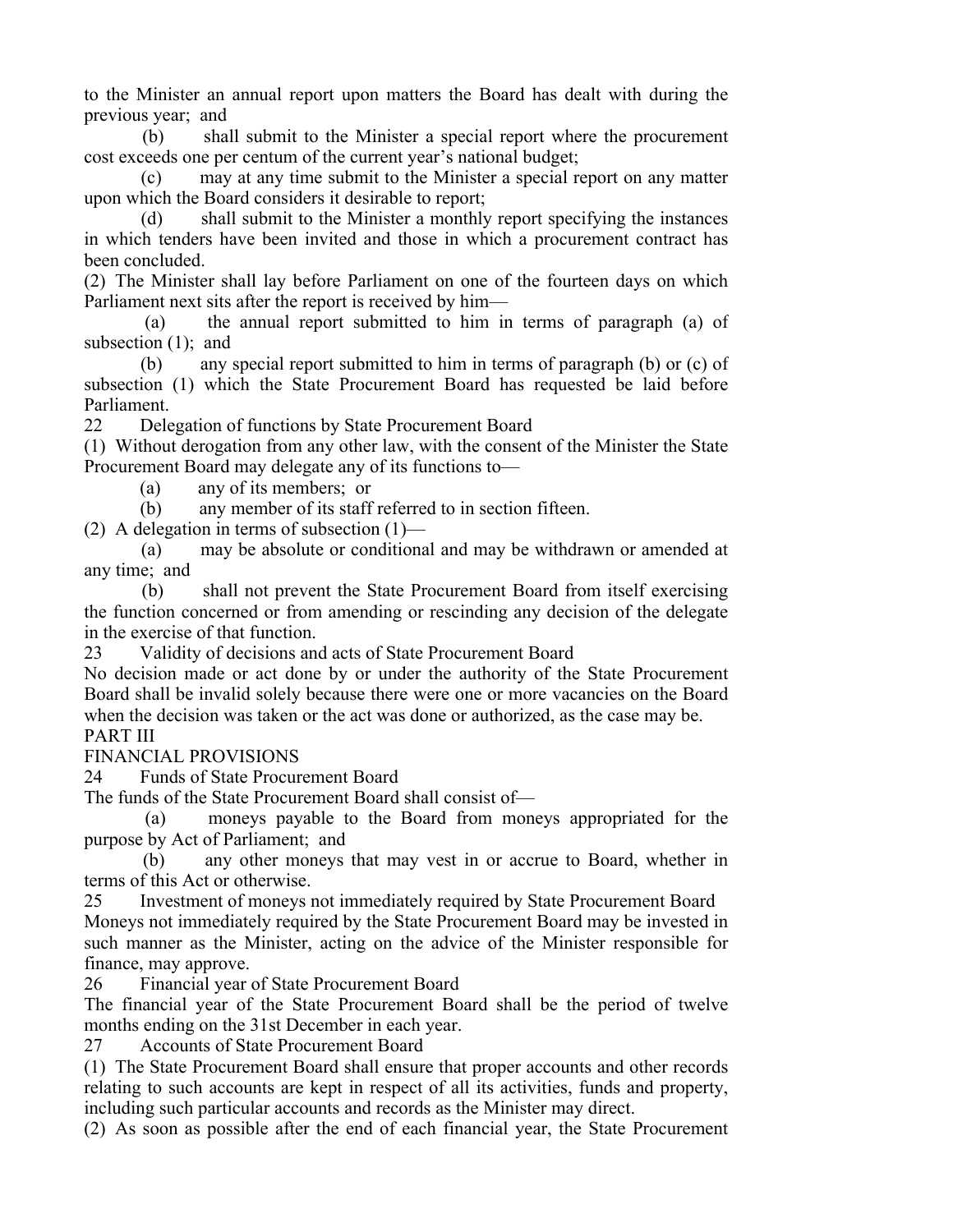Board shall prepare and submit to the Minister a statement of accounts in respect of that financial year or in respect of such other period as the Minister may direct.

28 Audit of State Procurement Board's accounts

(1) The accounts of the State Procurement Board shall be audited by the Comptroller and Auditor-General, who for the purpose shall have all the functions conferred on him by sections 8 and 9 of the Audit and Exchequer Act [Chapter 22:03] as though the assets of the Board were public moneys and the members, employees and agents of the Board were officers as defined in that Act.

(2) Any member, employee or agent of the State Procurement Board who—

 (a) fails or refuses to provide the Comptroller and Auditor-General with any explanation or information required by him for the purpose of an audit in terms of subsection  $(1)$ ; or

 (b) hinders or obstructs the Comptroller and Auditor-General in the conduct of an audit in terms of subsection (1);

shall be shall be guilty of an offence and liable to a fine not exceeding level four or to imprisonment for a period not exceeding three months or to both such fine and such imprisonment.

[amended by Act 22 of 2001 with effect from the 10th September, 2002.]

(3) Notwithstanding subsection (1), the Comptroller and Auditor-General may appoint a suitably qualified person to audit the accounts of the State Procurement Board and, if he does  $\frac{80^{3}/3}{4}$ 

 (a) subsections (1) and (2) shall apply in respect of the person so appointed as if he were the Comptroller and Auditor-General; and

 (b) any expenses incurred by the person so appointed in carrying out his audit shall be met from the funds of the State Procurement Board.

29 Internal auditor

Section 19 of the Audit and Exchequer Act [Chapter 22:03] shall apply, mutatis mutandis, to the appointment of an internal auditor to the State Procurement Board in all respects as if the Board were a department of the Ministry for which the Minister is responsible.

## PART IV

PROCUREMENT PROCEEDINGS

30 Form of procurement proceedings

(1) Except as otherwise provided in this Act, the procurement of  $\frac{3}{4}$ 

 (a) goods or construction work by a procuring entity shall be done by means of tendering proceedings in accordance with section thirty-one;

 (b) services by a procuring entity shall be done by a method which complies with section thirty-two.

(2) Where in accordance with this Act a procuring entity adopts a method of procurement other than one specified in subsection (1), the procuring entity shall include in the record of its proceedings a statement of the grounds and circumstances on which it relied to justify the adoption of that method.

31 Tendering proceedings

(1) Subject to this Act, in any tendering proceedings conducted by a procuring entity—

(a) the invitation to suppliers to tender shall be published—

(i) in the Gazette, where the procuring entity is the State; and

 (ii) in a newspaper circulating in the area in which the procuring entity has jurisdiction or carries on business, where the procuring entity is not the State; and

(iii) in a newspaper of wide international circulation or in a relevant trade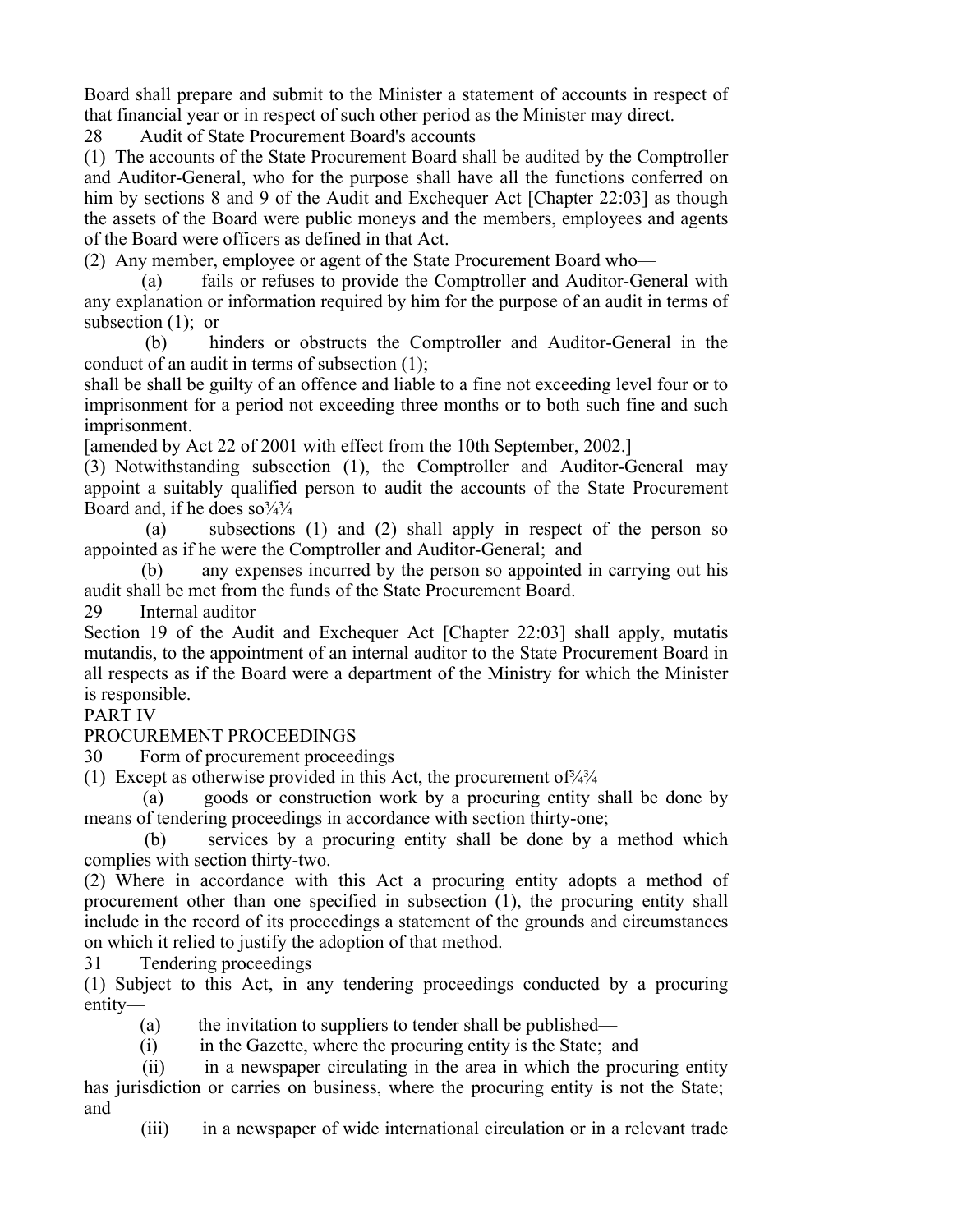or technical or professional journal of wide international circulation, where tenders are invited from suppliers who are not nationals or residents of Zimbabwe;

 (b) the invitation to suppliers to tender shall contain the following information—

(i) the procuring entity's name and address; and

 (ii) a comprehensive description of the goods to be supplied or, as the case may be, of the construction work to be effected; and

(iii) the time within which the goods are to be supplied or, as the case may be, the construction work is to be completed; and

 (iv) the criteria by which, subject to section thirty-four, suppliers will be evaluated; and

 (v) the manner in which solicitation documents may be obtained and their price; and

 (vi) the deadline for the submission of tenders and the place where they are to be submitted; and

 (vii) such other information as may be prescribed in procurement regulations;

 (c) an invitation to prequalify shall be published in the manner prescribed in paragraph (a) and shall contain the information referred to in subparagraphs (i) to (iv) of paragraph (b), together with the following information—

 (i) the manner in which prequalification documents may be obtained and their price; and

 (ii) the deadline for the submission of prequalification documents and the place where they are to be submitted; and

 (iii) such other information as may be prescribed in procurement regulations;

 (d) the price charged for solicitation documents and any prequalification documents shall not exceed the cost of printing them and providing them to suppliers;

 (e) solicitation documents shall contain comprehensive information as to—

 (i) the nature, quantity and quality of the goods or construction work required; and

 (ii) the manner and time in which tenders are to be prepared and submitted; and

 (iii) the criteria and procedures by which the successful tender will be determined; and

 (iv) the manner in which the tender price is to be formulated and expressed; and

(v) any tender security required; and

 (vi) the date, time and place for the opening of tenders and the procedure to be followed at such opening; and

(vii) any right on the part of the procuring entity to reject all tenders;

(viii) such other information as may be prescribed;

 ( f ) any modification of a solicitation document shall be communicated without delay to all suppliers who have received the document;

 (g) any extension of the deadline within which tenders must be submitted shall be communicated without delay to all suppliers who have received solicitation documents;

 (h) tenders shall be submitted in writing and sealed in an envelope or other container so that they cannot be read before the time fixed for the opening of all tenders;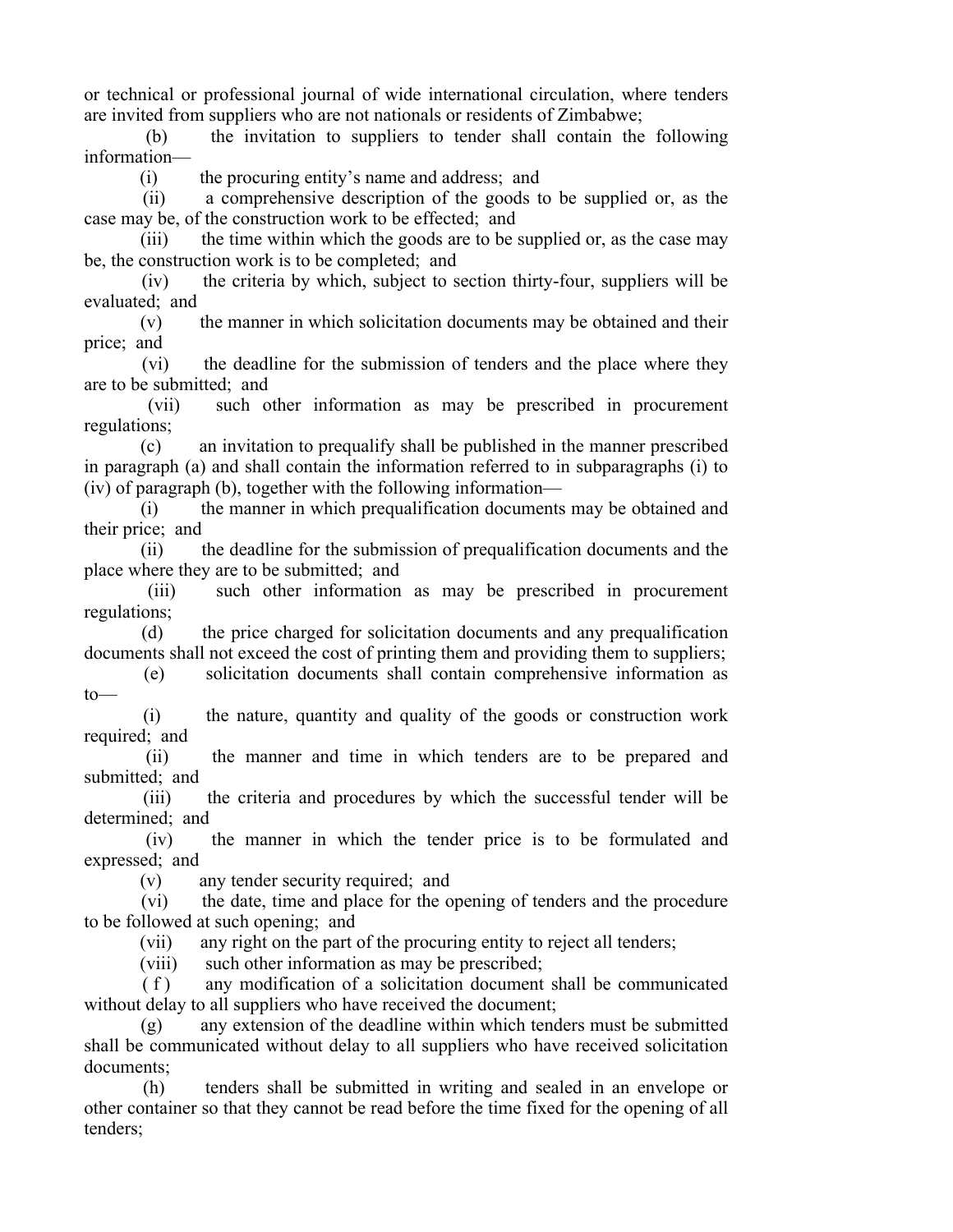(i) before the time fixed for the opening of all tenders, the procuring entity shall take all necessary steps to ensure that the contents of any tender is not disclosed to any other supplier;

 ( j) any tender that is submitted after the deadline for their submission, or any extension of that deadline, shall not be opened and shall be returned to the supplier concerned;

 (k) if suppliers are required to provide security as a condition of their submitting tenders, the requirement shall apply equally to all suppliers;

 (l) all suppliers that have submitted tenders shall be permitted to witness the opening of the tenders and shall have the right to be informed of the price and other salient terms of each tender opened;

 (m) the procuring entity shall accept whichever valid tender offers the lowest price, unless other criteria are specified in the solicitation documents, in which event those criteria shall be followed;

 (n) no negotiations shall take place between the procuring entity and a supplier with respect to a tender submitted by the supplier;

 (o) if any formalities need to be complied with before a procurement contract is concluded, the successful tenderer shall be given due notice of those formalities.

(2) Subject to subsection (1), a procuring entity shall conduct its tendering proceedings in accordance with procurement regulations or, in regard to any matter that is not prescribed in such regulations or this Act, in accordance with such procedure as the procuring entity may fix:

Provided that any procedure so fixed shall be such as to ensure that all suppliers are treated fairly and impartially and shall be communicated without delay to all suppliers concerned.

32 Procedure for procurement of services

(1) Subject to this Act, in any proceedings for the procurement of a service by a procuring entity—

 (a) a notice requesting suppliers to submit proposals for the provision of the service shall be published—

(i) in the Gazette, where the procuring entity is the State; and

 (ii) in a newspaper circulating in the area in which the procuring entity has jurisdiction or carries on business, where the procuring entity is not the State; and

 (iii) in a newspaper of wide international circulation or in a relevant trade or technical or professional journal of wide international circulation, where proposals are invited from suppliers who are not nationals or residents of Zimbabwe;

 (b) the notice referred to in paragraph (a) shall contain at least the following information—

(i) the procuring entity's name and address; and

(ii) a brief description of the service to be procured; and

 (iii) how to obtain documents giving details of the service to be procured and the manner in which the successful supplier is to be selected;

 (c) the documents referred to in subparagraph (iii) of paragraph (b) shall contain the following information—

 (i) a comprehensive description of the service to be supplied and, where applicable, the time when it is to be provided; and

 (ii) the criteria and procedures by which, subject to section thirty-four, the qualifications of suppliers will be evaluated; and

(iii) the information or evidence, if any, which suppliers must provide to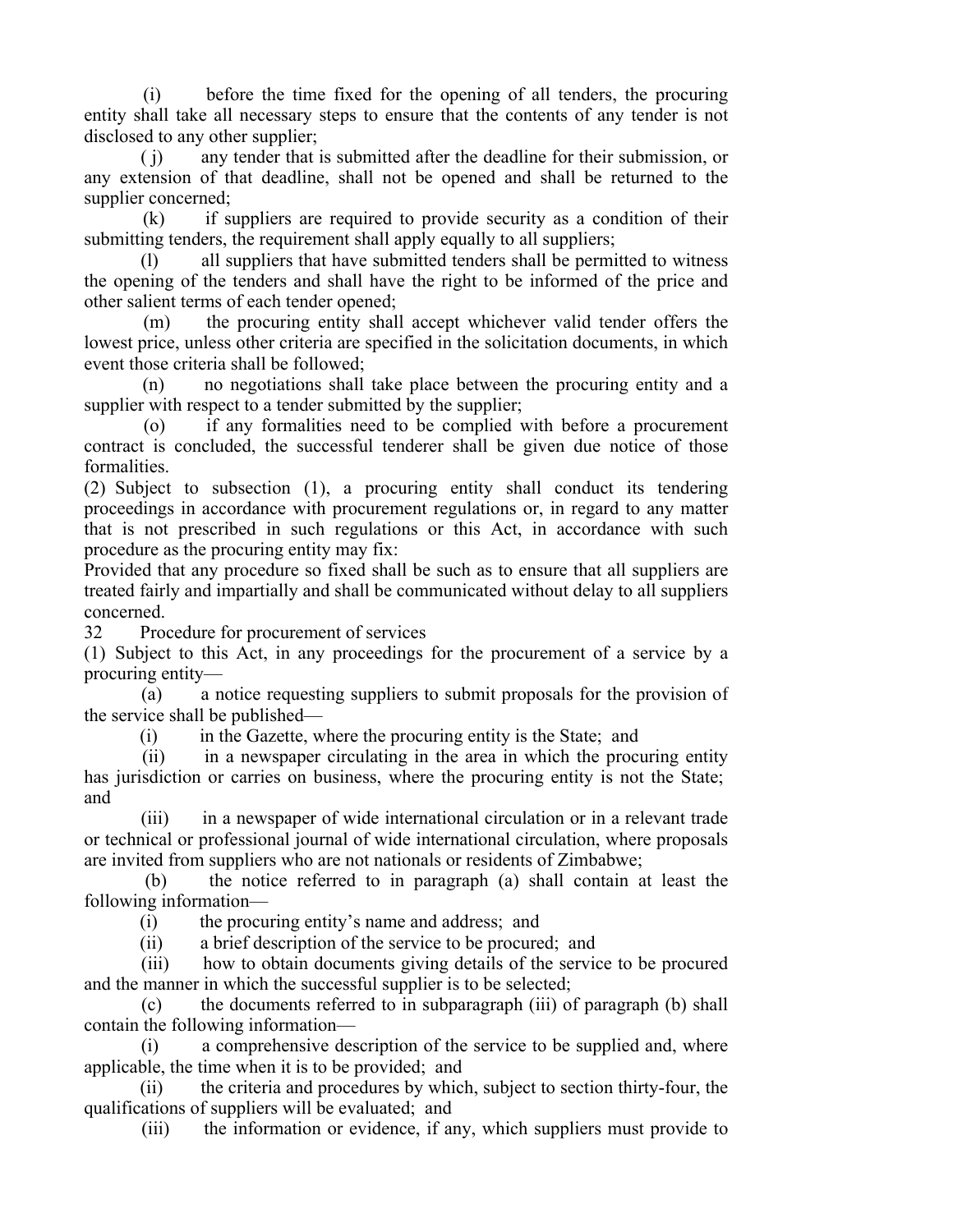prove their qualifications; and

 (iv) the deadline for the submission of proposals and the place where they are to be submitted; and

 (v) the criteria and procedures by which the successful proposal will be ascertained; and

 (vi) any right on the part of the procuring entity to reject all proposals received; and

 (vii) the terms and conditions of the procurement contract, to the extent that they are known to the procuring entity; and

 (viii) such other information as may be prescribed in procurement regulations;

 (d) an invitation to prequalify shall be published in the manner prescribed in paragraph (a) and shall contain the information referred to in subparagraphs (i), (ii), (iii), (v) and (vi) of paragraph (c), together with the following information—

 (i) the manner in which prequalification documents may be obtained and their price; and

 (ii) the deadline for the submission of prequalification documents and the place where they are to be submitted; and

 (iii) such other information as may be prescribed in procurement regulations;

 (e) the price charged for the documents referred to in paragraphs (c) and (d) shall not exceed the cost of printing them and providing them to suppliers;

(f) any extension of the deadline within which proposals must be submitted shall be communicated without delay to all suppliers who have received the documents referred to in subparagraph (iii) of paragraph (i);

 (g) any proposal that is submitted after the deadline for their submission, or any extension of that deadline, shall not be considered and shall be returned to the supplier concerned;

 (h) if suppliers are required to provide security as a condition of their submitting proposals, the requirement shall apply equally to all suppliers;

 (i) the procuring entity shall treat all proposals submitted in such a manner as to avoid the disclosure of their contents to competing suppliers;

 ( j) the procuring entity shall evaluate all proposals that have been validly submitted in accordance with the procedures and criteria specified in the documents referred to in subparagraph (iii) of paragraph (b);

 (k) if any formalities need to be complied with before a procurement contract is concluded, the successful supplier shall be given due notice of those formalities.

(2) Subject to subsection (1), a procuring entity shall conduct all proceedings for the procurement of a service in accordance with procurement regulations or, in regard to any matter that is not prescribed in such regulations or this Act, in accordance with such procedure as the procuring entity may fix:

Provided that any procedure so fixed shall be such as to ensure that all suppliers are treated fairly and impartially and shall be communicated without delay to all suppliers concerned.

33 Procurement regulations

(1) Subject to this Act, the Minister, after consultation with the Minister responsible for finance and the State Procurement Board, may make regulations providing for all matters relating to procurement by procuring entities.

(2) Procurement regulations may provide for—

 <sup>(</sup>a) methods of procurement that may be adopted by procuring entities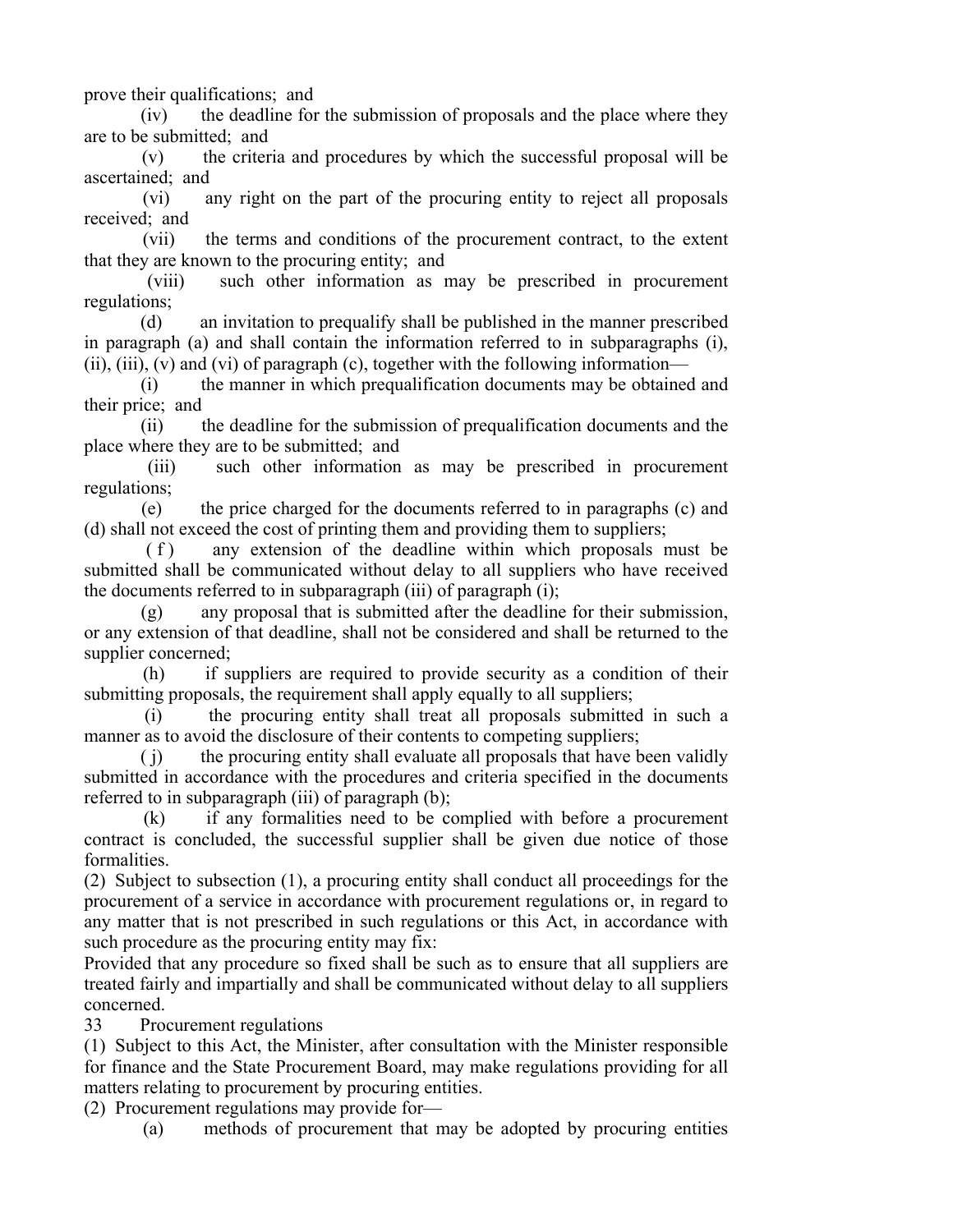instead of or in addition to the methods specified in section thirty;

 (b) classes of procurement in which any of the provisions of sections thirty-one and thirty-two may be dispensed with or applied subject to modification;

 (c) subject to sections thirty-four and forty, the qualifications that suppliers must possess in order to participate in procurement proceedings;

 (d) the procedure to be adopted by procuring entities and suppliers, and the manner in which they shall conduct themselves, in procurement proceedings;

(e) information to be provided to suppliers in procurement proceedings;

 $(f)$  alterations that suppliers may be permitted to make to their tenders, bids or proposals or to any documents submitted by them in any procurement proceedings;

 (g) the evaluation, comparison and acceptance of tenders, bids or proposals made by suppliers;

 (h) measures to ensure that tenders, bids or proposals submitted by suppliers are not disclosed to other suppliers;

 (i) circumstances in which suppliers may be debarred from participating in, or continuing to participate in, any procurement proceedings;

 ( j) fees, deposits and charges payable by suppliers and other persons in respect of procurement proceedings and anything done by the State Procurement Board in terms of this Act;

 (k) the monitoring and supervision by the State Procurement Board of the performance of parties to procurement contracts;

 (l) circumstances in which the provisions of the regulations may be departed from or waived.

(3) Procurement regulations may prescribe requirements by reference to the UNCITRAL Model Law on Procurement of Goods, Construction and Services adopted by the United Nations Commission on International Trade Law at its twentysixth session in 1993.

(4) Procurement regulations shall not have effect until they have been published in the Gazette.

34 Eligibility of suppliers

(1) Subject to this section, a procuring entity may require suppliers, before they participate in procurement proceedings, to satisfy the procuring entity as to all or any of the following matters—

 (a) that they possess the necessary professional and technical qualifications and competence, financial resources, equipment, facilities, personnel and experience to perform the procurement contract;

 (b) that they have the legal capacity to enter into the procurement contract;

 (c) that they are not insolvent, in liquidation or under judicial management under the law of any country, and that proceedings have not been instituted in any country for their sequestration or winding up or for placing them under judicial management;

 (d) that they have paid all taxes, duties and rates for which they are liable in Zimbabwe, together with any contributions or payments due under the National Social Security Authority Act [Chapter 17:04];

 (e) that they are not ineligible to participate in procurement proceedings in terms of section forty-one;

 $(f)$  that neither they nor, in the case of a body corporate, any of their directors or officers have in the preceding ten years—

(i) been convicted in any country of an offence by whatever name called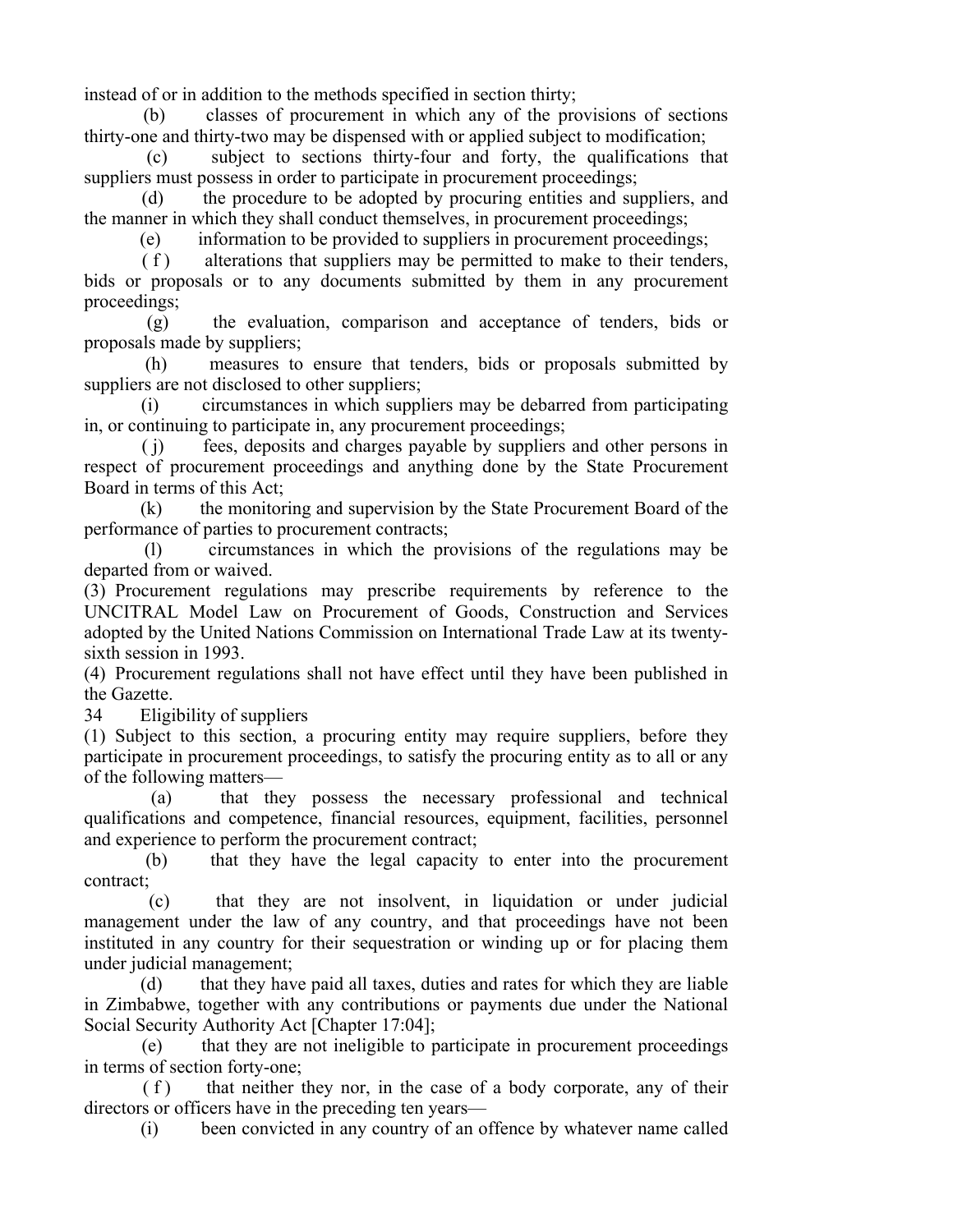relating to—

A. the conduct of their profession or business; or

 B. the making of a false statement as to their qualifications to enter into a procurement contract;

or

 (ii) been disqualified in any country from taking part in procurement proceedings as a result of any conduct referred to in subparagraph A or B of subparagraph (i).

(2) Subject to this section, a procuring entity may restrict participation in procurement proceedings to persons who are citizens of or ordinarily resident in Zimbabwe:

Provided that a procuring entity shall not impose any such restriction except to the extent that it is authorised to do so by procurement regulations.

(3) Any requirement in terms of subsection (1) or (2) shall—

 (a) apply equally to all suppliers for the procurement contract concerned; and

 (b) be set out in any documents by which tenders, bids or proposals in relation to the procurement contract are sought.

(4) A procuring entity shall impose no criterion or requirement with respect to the qualifications of suppliers other than those provided for in this section, and shall not impose different criteria or requirements for different suppliers.

(5) A procuring entity shall evaluate the qualifications of suppliers according to the criteria or requirements set out in the documents by which tenders, bids or proposals in relation to the procurement contract are sought, and according to no other criteria.

(6) This section shall not be construed as affecting any right a procuring entity may have under procurement regulations to debar a supplier from participating in procurement proceedings on account of any act or omission on the supplier's part in connection with those proceedings.

35 Record of procurement proceedings

(1) A procuring entity shall keep a record of its procurement proceedings, which record shall contain—

 (a) a brief description of the goods, construction work or services sought to be procured; and

(b) the names and addresses of—

(i) suppliers that participated in prequalification proceedings; and

 (ii) suppliers that submitted tenders, bids or proposals in relation to the procurement contract;

 and information relating to the qualifications, or lack of qualifications, of those suppliers; and

 (c) the price, or the basis for determining the price, and a summary of the other principal terms and conditions of each tender, bid or proposal that was submitted in relation to the procurement contract; and

 (d) the name and address of the supplier with whom the procurement contract was entered into, and the contract price; and

 (e) a summary of the procuring entity's evaluation and comparison of the tenders, bids or proposals that were submitted in relation to the procurement contract; and

(f) such other information and particulars as may be prescribed in procurement regulations.

(2) Except as may otherwise be provided in procurement regulations, a procuring entity shall, on request, disclose—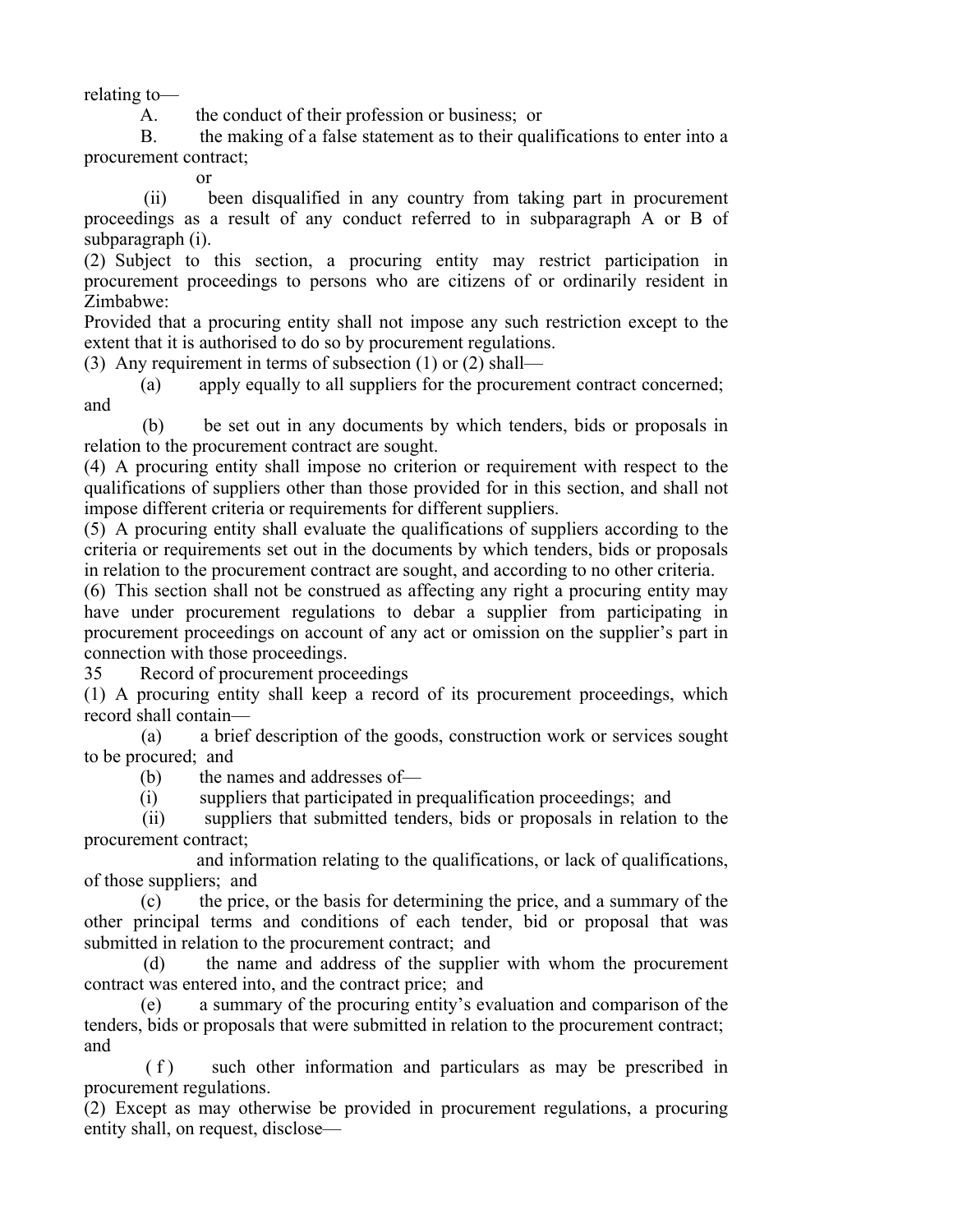(a) to any person, that part of the record of its procurement proceedings that contains the information referred to in paragraphs (a) and (b) of subsection (1); and

 (b) to any supplier who submitted a tender, bid or proposal in the procurement proceedings concerned, that part of the record of the proceedings that contains the information referred to in paragraphs (c) to (f) of subsection (1).

36 Public access to regulations, etc.

(1) A procuring entity shall ensure that, whenever it engages in procurement—

 (a) a copy of any procurement regulations which apply to the procurement proceedings; and

 (b) where the regulations referred to in paragraph (a) refer to the UNCITRAL Model Law specified in subsection (3) of section thirty-three, a copy of that Model Law; and

 (c) a copy of any direction issued in terms of section forty-two and applicable to the procurement proceedings concerned; and

 (d) copies of any other documents regulating the procedure in the procurement proceedings or the qualifications of suppliers therein;

are available for public inspection at all reasonable times during business hours at the offices of the procuring entity.

(2) A procuring entity shall either—

 (a) provide any interested party, for a reasonable charge, with a copy of any document referred to in subsection (1); or

 (b) permit any interested party, at his own expense, to make a copy of any document referred to in subsection (1).

37 Suppliers to permit access to their books and accounts

(1) It shall be a condition of every procurement contract concluded with the State or any statutory body after the date of commencement of this Act that—

 (a) the supplier shall permit the State Procurement Board, or any person authorised in writing by the Board, at all reasonable times to inspect the supplier's books and accounts relating to the contract; and

 (b) if the State Procurement Board so directs, the supplier shall permit the Comptroller and Auditor-General, or a person who is registered as a public auditor under the Public Accountants and Auditors Act [Chapter 27:12] and nominated by the Comptroller and Auditor-General, to audit the supplier's accounts relating to the contract.

(2) The cost of any audit referred to in paragraph (b) of subsection (1) shall be met from the funds of the State Procurement Board.

38 Non-liability of procuring entity where all tenders are rejected

Where a procuring entity, before accepting any tender, bid or proposal, rejects all the tenders, bids or proposals that were submitted in any procurement proceedings, the procuring entity shall incur no liability towards the suppliers that submitted those tenders, bids or proposals.

39 Effect of bribery, fraud or collusion by supplier

(1) If a procuring entity is satisfied that a supplier, or any employee or agent of a supplier—

 (a) in contravention of section 3 of the Prevention of Corruption Act [Chapter 9:16], has given, agreed to give or offered any consideration to an employee or agent of the procuring entity in connection with any procurement proceedings; or

 (b) has knowingly misrepresented any material fact in a tender, bid or proposal submitted in any procurement proceedings; or

(c) has entered or attempted to enter into a collusive agreement or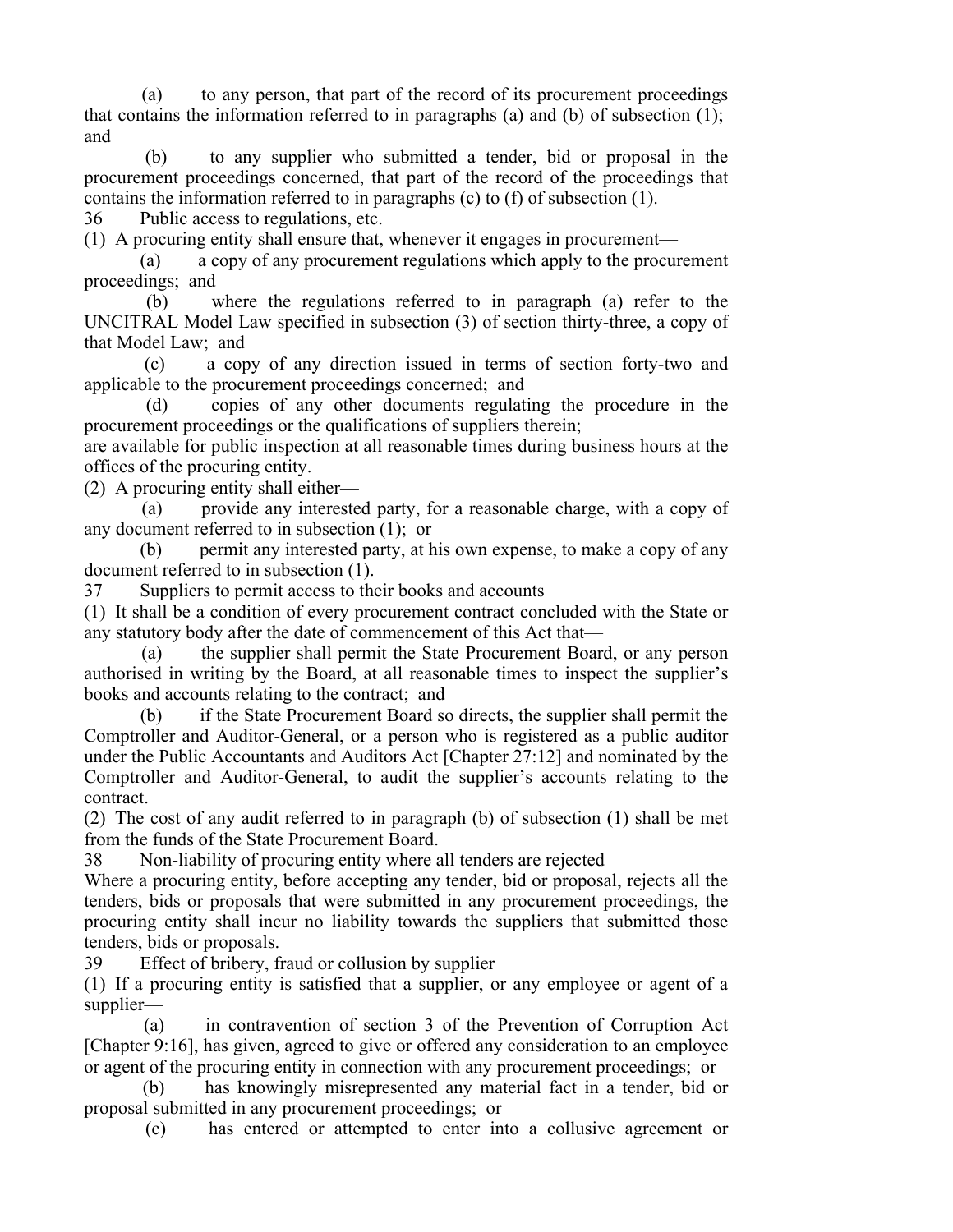arrangement, whether enforceable or not, with any other supplier whereby the prices quoted in their respective tenders, bids or proposals are or would be, as the case may be, higher than would have been the case had there been no collusion between the suppliers concerned;

the procuring entity shall reject any tender, bid or proposal the supplier may have submitted in connection with those proceedings.

(2) If, after a procurement contract has been concluded with a supplier, it is proved that the supplier, or an employee or agent of the supplier—

 (a) in contravention of section 3 of the Prevention of Corruption Act [Chapter 9:16], gave, agreed to give or offered any consideration to an employee or agent of the procuring entity in connection with the preceding procurement proceedings; or

 (b) knowingly misrepresented a material fact in a tender, bid or proposal submitted in the preceding procurement proceedings; or

 (c) entered or attempted to enter into a collusive agreement or arrangement, whether enforceable or not, with any other supplier whereby the prices quoted in their respective tenders, bids or proposals were or would have been, as the case may be, higher than would have been the case had there been no collusion between the suppliers concerned;

the procurement contract shall be void as between the procuring entity and the supplier.

40 Effect of failure to disclose interest by member of State Procurement Board or committee thereof

Without derogation from subsection (4) of section seventeen, if the State Procurement Board or a committee of the Board is conducting procurement proceedings on behalf of a procuring entity and a member of the Board or the committee, as the case may be, contravenes subsection (2) or (3) of that section by—

 (a) failing to disclose any relationship or interest he or a relative of his may have in a supplier in those proceedings; or

 (b) taking part in the consideration or discussion of, or voting on, any question before the Board in proceedings such as are referred to in paragraph (a);

any procurement contract concluded between the procuring entity and the supplier concerned shall be void.

41 State Procurement Board may declare supplier ineligible to be awarded State contract

(1) Subject to this section, if the State Procurement Board is satisfied that—

 (a) any supplier has been convicted of contravening section forty-eight or any provision of the Prevention of Corruption Act [Chapter 9:16] in respect of procurement proceedings in which the State or a statutory body was the procuring entity; or

 (b) any procurement contract between a supplier and the State or a statutory body has been cancelled or otherwise terminated on account of fraud on the part of the supplier;

the State Procurement Board may declare the supplier to be ineligible to participate in procurement proceedings with the State or any statutory body for such period as the Board may specify, which period shall not exceed three years.

(2) Before making a declaration in terms of subsection (1), the State Procurement Board shall notify the supplier concerned that it is contemplating making the declaration and shall ensure that the supplier is given an adequate opportunity to make representations in the matter.

(3) The State Procurement Board shall ensure that all Ministries and departments of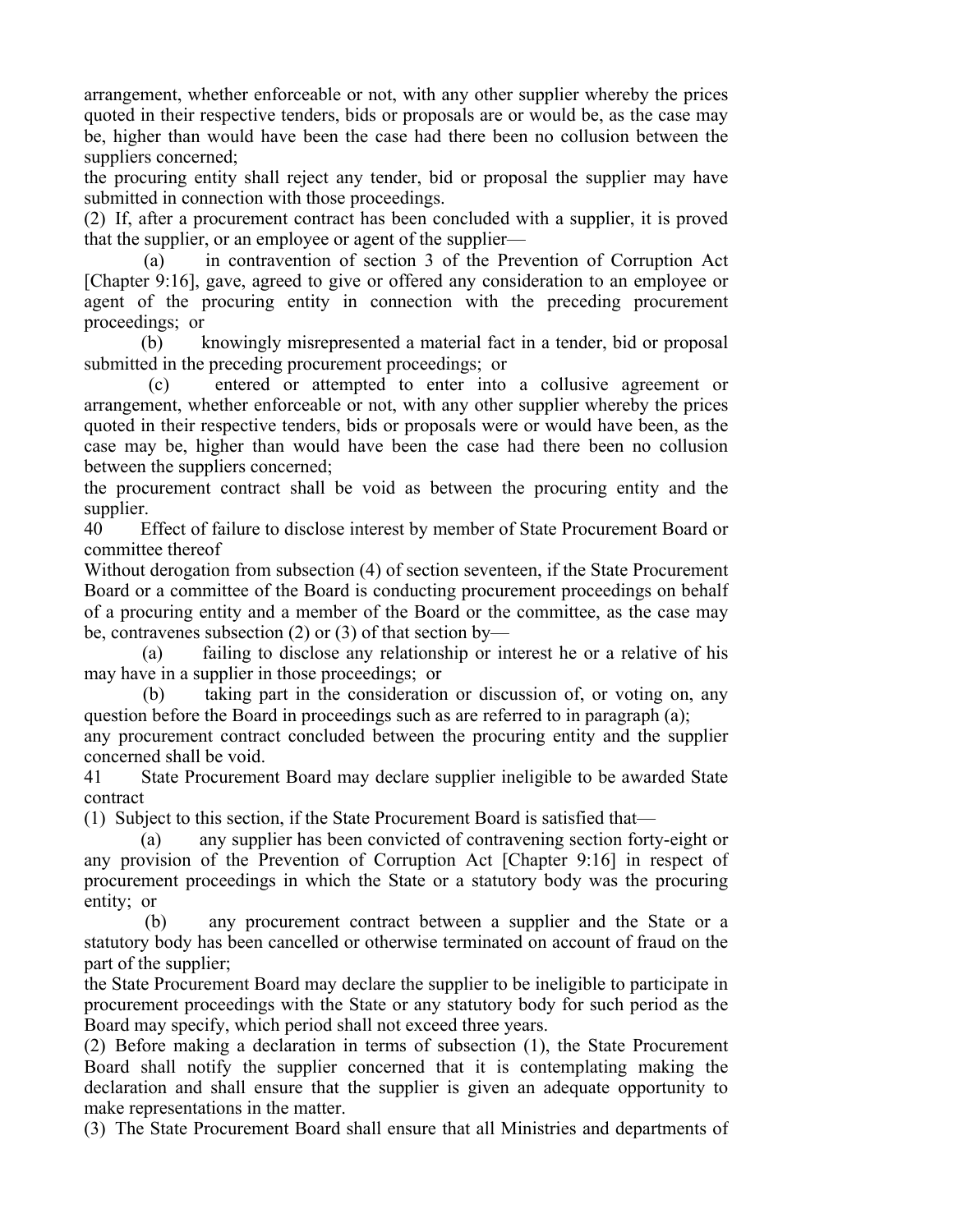the State, all statutory bodies and the supplier concerned are notified without delay of the terms of any declaration the Board has made in terms of subsection (1).

(4) The State Procurement Board, on good cause shown, may at any time amend or revoke a declaration made in terms of subsection (1).

(5) During the period that a declaration in terms of subsection (1) is in effect, no tender, bid or proposal submitted by the supplier concerned in any procurement proceedings conducted by the State or any statutory body shall be considered, and any procurement contract concluded between the supplier and the State or a statutory body shall be void.

42 Directions to procuring entities by State Procurement Board

(1) Subject to this Act, the State Procurement Board may issue written directions to any procuring entity providing, in relation to any particular procurement proceedings or class thereof, for any of the matters for which procurement regulations may be made.

(2) In the event of any inconsistency between a direction issued in terms of subsection (1) and any provision of procurement regulations, the regulations shall prevail.

(3) A procuring entity shall take all necessary steps to comply with a direction issued to it in terms of subsection (1) and shall inform all suppliers in the procurement proceedings concerned of the terms of the direction.

# PART V

#### APPEALS

43 Appeal to Administrative Court

(1) Subject to this section, any person who is aggrieved by a decision of the State Procurement Board or any procuring entity—

(a) in any procurement proceedings; or

(b) in terms of section forty-one;;

may appeal against that decision to the Administrative Court.

(2) An appeal in terms of subsection (1) shall be noted by lodging a written notice of appeal with the Registrar of the Administrative Court and the principal officer of the State Procurement Board within twenty days from the date on which the appellant was notified of the decision that is the subject of the appeal.

(3) In an appeal in terms of subsection (1), the Administrative Court may confirm, vary or set aside the decision appealed against or give such other decision as in its opinion the State Procurement Board ought to have given, and may make such order as to costs as it thinks fit.

(4) The Administrative Court Act [Chapter 7:01] shall apply in relation to the composition, procedure and powers of the Administrative Court in an appeal in terms of subsection (1).

44 Suspension of procurement proceedings pending appeal

(1) Subject to this section, where an appeal has been noted in terms of section fortythree—

 (a) the procurement proceedings concerned shall be suspended for a period of seven days from the date on which the appeal was noted; and

 (b) the operation of the procurement contract concerned shall be suspended for a period of seven days from the date on which the appeal was noted, where the contract entered into force before or during that period.

(2) The noting of an appeal in terms of section forty-three shall not have the effect referred to in subsection (1) if—

 (a) the Administrative Court considers that the appeal is frivolous or vexatious or is noted solely to delay the procurement proceedings or the operation of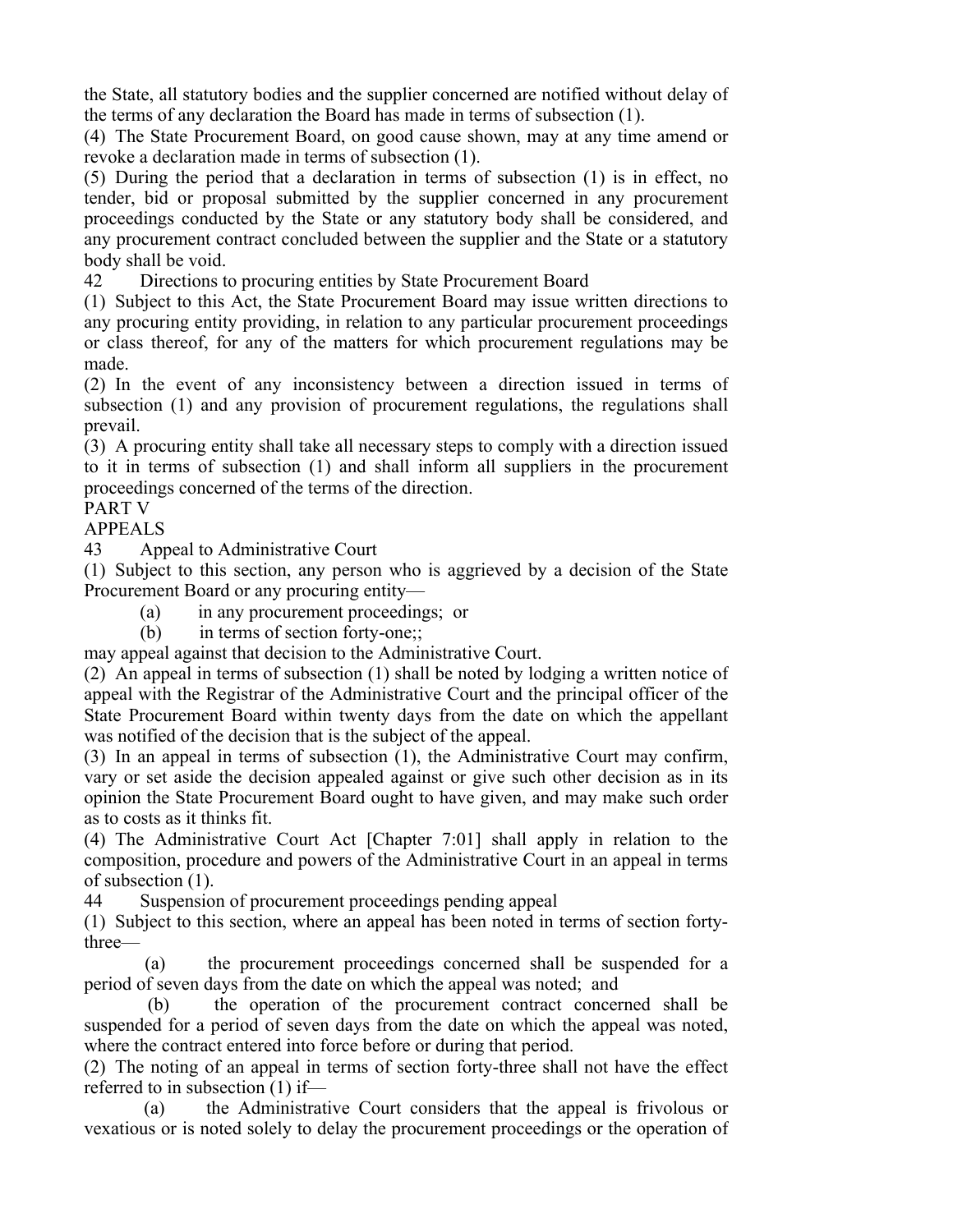the procurement contract concerned, and directs that the noting of the appeal shall not suspend the proceedings or the operation of the contract, as the case may be; or

 (b) the procuring entity concerned certifies in writing that urgent public interest considerations require the procurement to proceed.

(3) A certificate in terms of paragraph (b) of subsection (2) shall be included in the record of the procurement proceedings concerned kept in terms of section thirty-five.

(4) The period during which procurement proceedings or the operation of a procurement contract are suspended in terms of subsection (1) may be extended by a president of the Administrative Court.

# PART VI

# GENERAL

45 State Procurement Board may require information

Every procuring entity shall provide the State Procurement Board with such information as the Board may in writing require regarding procurement engaged in by the procuring entity.

46 Investigations by State Procurement Board

(1) In this section—

"investigator" means a person appointed in terms of subsection (2) to conduct an investigation under this section.

(2) If the State Procurement Board considers that such an investigation is necessary or desirable for the purpose of preventing, investigating or detecting a contravention of this Act or any other law, the Board may appoint a person to conduct an investigation into any matter related to the conduct of any procurement proceedings by a procuring entity or the conclusion or operation of any procurement contract.

(3) For the purpose of an investigation in terms of subsection (2), an investigator shall have the same powers, rights and privileges as are conferred upon a commissioner by the Commissions of Inquiry Act [Chapter 10:07], other than the power to order a person to be detained in custody, and sections 9 to 13 and 15 to 19 of that Act shall apply, mutatis mutandis, in relation to an investigation in terms of subsection (2) and to any person summoned to give or giving evidence at that investigation.

(4) In addition to the powers referred to in subsection (3), an investigator may, for the purposes of an investigation in terms of subsection (2)—

 (a) at any time during normal office hours, without previous notice, enter any premises of the procuring entity concerned or of any supplier in the procurement proceedings concerned;

 (b) require any officer, employee or agent of the procuring entity or supplier referred to in paragraph (a) to produce any books, records, accounts or documents;

 (c) search any premises referred to in paragraph (a) for any books, records, accounts or documents;

 (d) examine and make extracts from and copies of any books, records, accounts or documents of the procuring entity or supplier referred to in paragraph (a);

 (e) remove any books, records, accounts or documents of the procuring entity or supplier referred to in paragraph (a), for so long as may be necessary for the purpose of examining them or making extracts from or copies of them:

 Provided that the investigator shall give a full receipt for any such books, records, accounts or document so removed;

(f) require any officer, employee or agent of the procuring entity or supplier referred to in paragraph (a)—

(i) to explain any entry in any books, records, accounts or documents;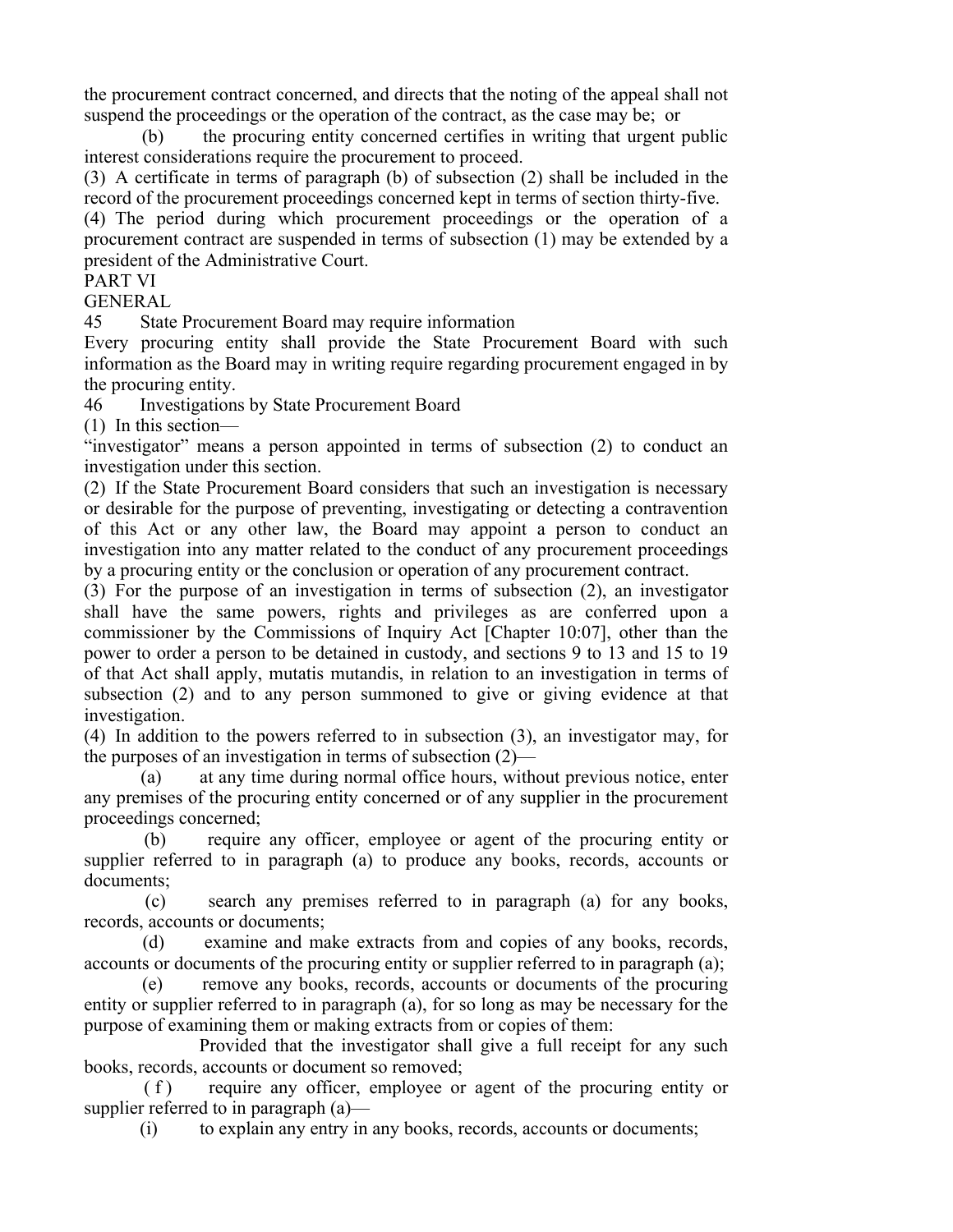(ii) to provide the investigator with such information concerning the management or activities of the procuring entity or supplier as the supervisor may reasonably require.

(5) The powers of entry and search conferred by subsection (4) shall not be exercised except with the consent of the procuring entity or supplier concerned or of the person in charge of the premises concerned, unless there are reasonable grounds for believing that it is necessary to exercise those powers for the prevention, investigation or detection of an offence or for the obtaining of evidence relating to an offence.

(6) Any person who, without just cause, hinders or obstructs an investigator in the exercise of his functions under this section shall be guilty of an offence and liable to a fine not exceeding level five or to imprisonment for a period not exceeding six months or to both such fine and such imprisonment.

[amended by Act 22 of 2001 with effect from the 10th September, 2002.]

47 Procedure on completion of investigation

(1) On completion of an investigation in terms of section forty-six an investigator shall—

 (a) forward a copy of his report thereon to the State Procurement Board; and

 (b) send a summary of his findings and recommendations to the procuring entity and to any supplier whose conduct was the subject of the investigation.

(2) If, after considering an investigator's report sent to it in terms of subsection (6), the State Procurement Board is satisfied that there has been a contravention of this Act or any other law in relation to any procurement proceedings or procurement contract, the State Procurement Board may take such action as in its opinion is necessary to rectify the contravention, including—

- (a) annulment of the procurement proceedings;
- (b) cancellation of the procurement contract;
- (c) condonation of the contravention;
- (d) ratification of anything done in relation to the proceedings;
- (e) a declaration in terms of section forty-one;

and, notwithstanding any other law, the proceedings or contract concerned shall be annulled, cancelled or have effect, as the case may be, accordingly.

(3) Before taking any action in terms of subsection (2) which may adversely affect the rights or property of any person, the State Procurement Board shall afford that person an adequate opportunity to make representations in the matter.

48 Offences relating to procurement

If any supplier, or any person acting or purporting to act on behalf of a supplier—

 (a) knowingly misrepresents any material fact in a tender, bid or proposal submitted in any procurement proceedings; or

 (b) enters or attempts to enter into a collusive agreement or arrangement, whether enforceable or not, with any other supplier whereby the prices quoted in their respective tenders, bids or proposals are or would be, as the case may be, higher than would have been the case had there been no collusion between the suppliers concerned;

he shall be guilty of an offence and liable to a fine not exceeding level eight or to imprisonment for a period not exceeding two years or to both such fine and such imprisonment.

[amended by Act 22 of 2001 with effect from the 10th September, 2002.]

49 Application of Act to BOOT or BOT contracts

(1) In this section $\frac{3}{4}$ 

"BOOT or BOT contract" means a contract or other arrangement under which a